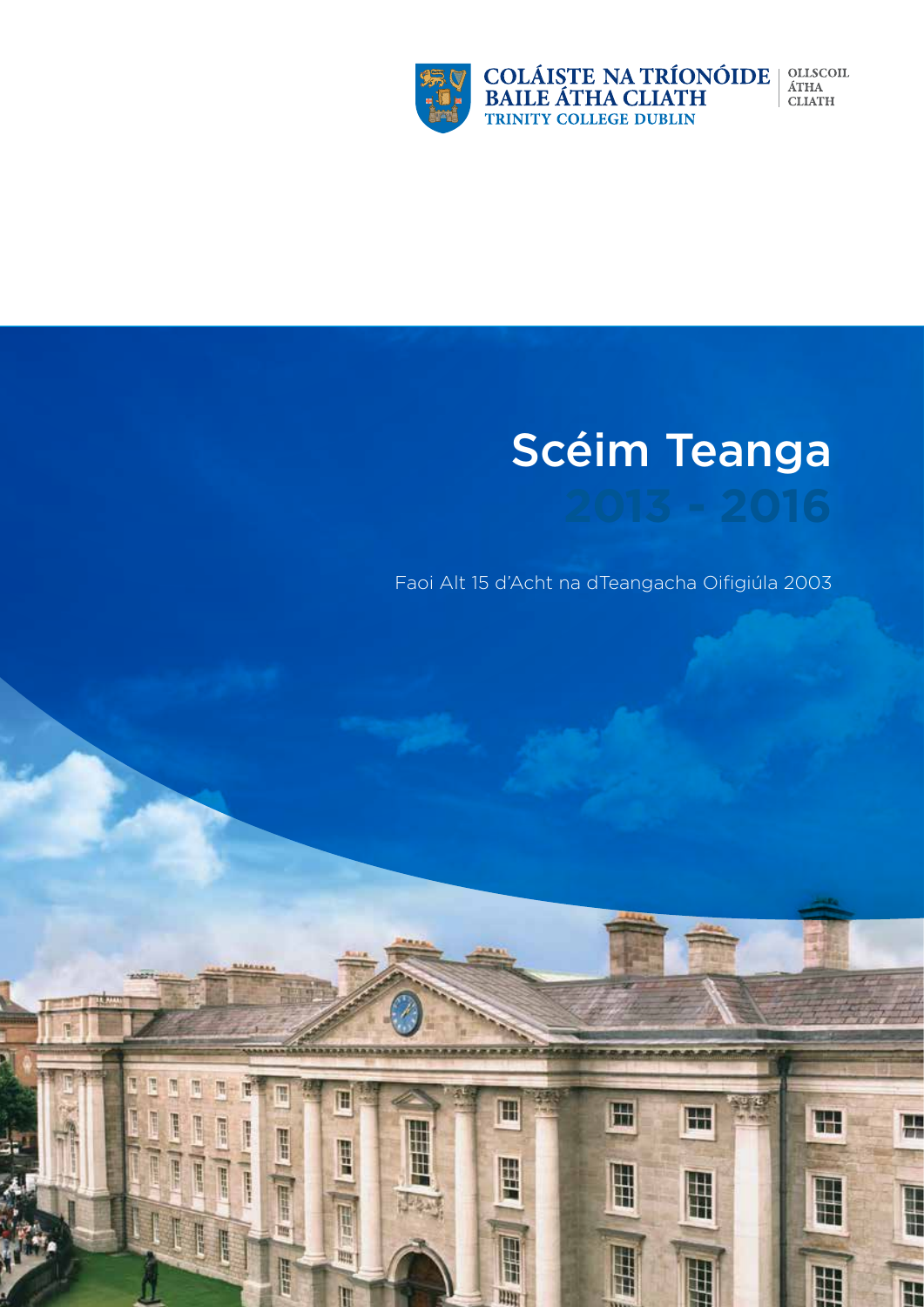# **Clár na nÁbhar**

### **1. Réamhrá agus Cúlra**

 Treoirlínte le haghaidh ullmhú na Scéime An Próiseas Comhairliúcháin Grúpa Oibre Dáta tosaithe na Scéime

### **2. Forléargas ar Choláiste na Tríonóide**

- 2.1 Misean agus Cuspóirí
- 2.2 An Propast
- 2.3 Struchtúir Bhainistíochta agus Riaracháin
- 2.4 Seirbhísí Acadúla
- 2.5 Seirbhísí Riaracháin
- 2.6 Saol an Mhic Léinn
- 2.7 Seirbhísí arna soláthar faoi láthair trí mheán an Bhéarla
- 2.8 Seirbhísí arna soláthar faoi láthair trí mheán na Gaeilge
- 2.9 An Ghaeilge i saol Choláiste na Tríonóide

#### **3. Gealltanais faoin Scéim Teanga**

- 3.1 Achoimre ar chuspóirí na Scéime
- 3.2 Seirbhísí Custaiméirí Díreacha
- 3.3 Seirbhísí Idirghníomhacha
- 3.4 Suíomhanna gréasáin, Cumarsáid agus na Meáin
- 3.5 Foirmeacha, foilseacháin agus ábhar clóite
- 3.6 Teicneolaíocht Faisnéise
- 3.7 Earcaíocht foirne, ionduchtú agus oiliúint i nGaeilge
- 3.8 Scéimeanna Cónaitheacha Gaeilge
- 3.9 Polasaí na Gaeilge
- 3.10 Gradaim na Gaeilge
- 3.11 Seomra na Gaeilge

### **4. Cur i nGníomh agus Monatóireacht na Scéime**

**5. An Scéim a Phoibliú**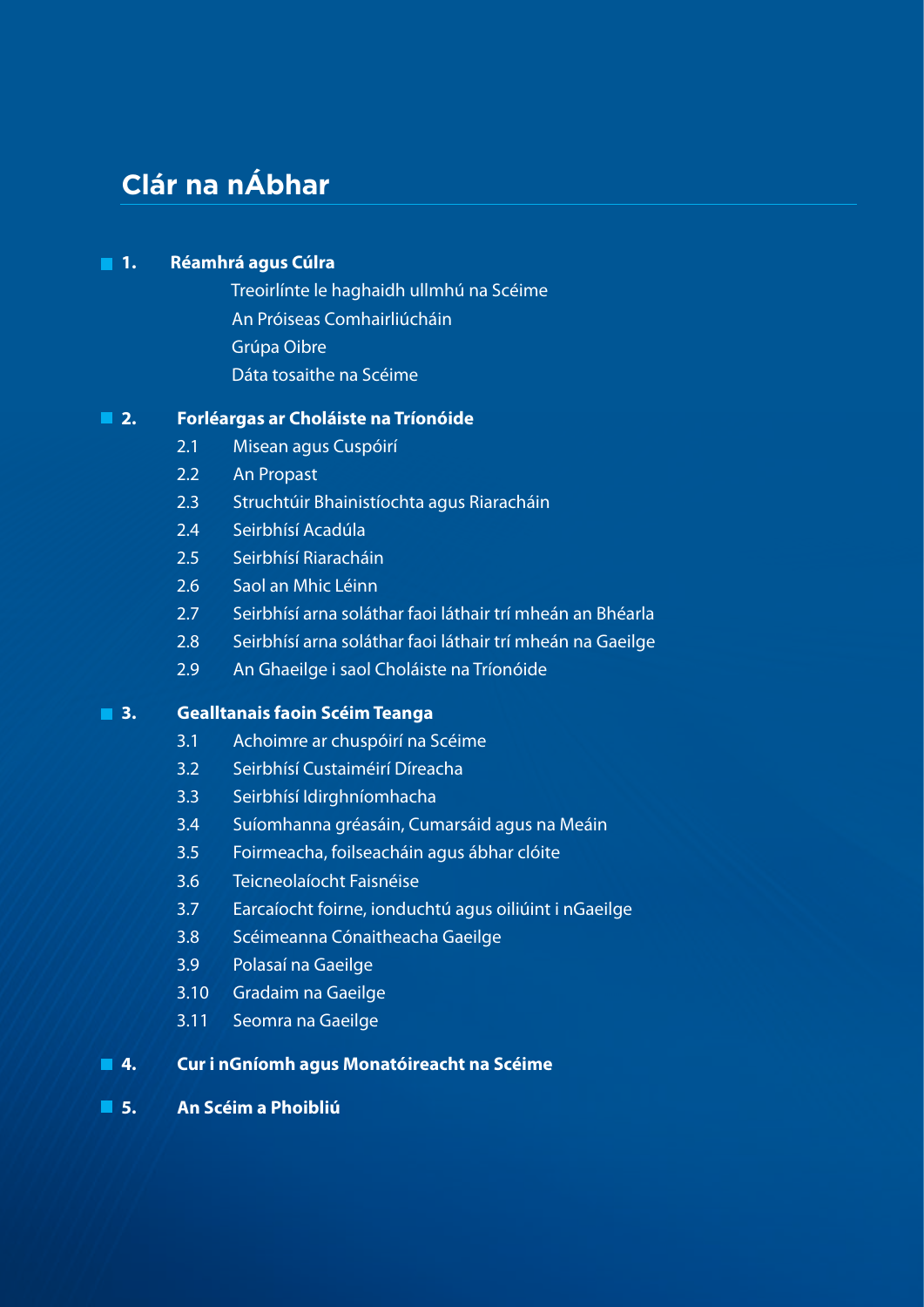# **1. Réamhrá agus Cúlra**

Seoladh an chéad Scéim Teanga a d'ullmhaigh Coláiste na Tríonóide, Baile Átha Cliath, i bhFeabhra na bliana 2010 (scéim a chlúdaigh an tréimhse trí bliana ó Eanáir 2010 go dtí Nollaig 2012). Forálann Alt 11 d'Acht na dTeangacha Oifigiúla 2003 (An tAcht) go n-ullmhódh comhlachtaí poiblí scéim reachtúil ina mbeadh sonraithe na seirbhísí a chuirfidh siad ar fáil

- trí mheán na Gaeilge amháin,
- trí mheán an Bhéarla amháin, agus
- trí mheán na Gaeilge agus an Bhéarla araon.

Tá cur síos sa Scéim ar na bearta a ghlacfar lena chinntiú i gcás seirbhísí áirithe nach soláthraítear faoi láthair trí mheán na Gaeilge, go gcuirfear iad ar fáil laistigh de thréimhse ama a aontófar, mar is iomchuí. Beidh éifeacht leis an scéim ar feadh tréimhse trí bliana. Tá an Dara Scéim Teanga á foilsiú ag Coláiste na Tríonóide, Baile Átha Cliath, de réir forálacha an Achta, agus beidh sí i bhfeidhm ón 18 Samhain 2013 go 17 Samhain 2016. Leanann an scéim seo ar aghaidh ag cur leis an gcéad scéim a d'ullmhaigh Coláiste na Tríonóide agus comhlánaíonn an scéim prionsabail na Seirbhíse Ardchaighdeáin do Chustaiméirí agus ár gCairt Chustaiméirí.

#### **Treoirlínte le haghaidh ullmhú na Scéime**

Forálann Alt 12 an Achta go ndéanfadh an tAire Ealaíon, Oidhreachta agus Gaeltachta treoirlínte a ullmhú agus go seolfadh an tAire na treoirlínte sin chuig comhlachtaí poiblí chun cuidiú leo agus a ndréacht-scéimeanna á n-ullmhú acu. Tá an scéim dréachtaithe i gcomhréir leis na treoirlínte agus bunaithe ar na gealltanais uile atá á gcur i ngníomh trí aon scéim eile a bhí i bhfeidhm roimhe seo. I gcás na ngealltanas a tugadh sna scéimeanna a bhí i bhfeidhm roimhe agus nár cuireadh i ngníomh go hiomlán le linn tréimhse na scéimeanna sin, déanfar / rinneadh na cúrsaí sin a phlé le hOifig an Choimisinéara Teanga.

#### **An Próiseas Comhairliúcháin**

De réir Alt 13 an Achta, d'fhoilsigh Coláiste na Tríonóide, Baile Átha Cliath, fógra sa nuachtán Gaeilge Gaelscéal an 7 Samhain 2012, ag tabhairt cuireadh do pháirtithe leasmhara uiríll a dhéanamh i ndáil le hullmhú na dréacht-Scéime. Tugadh cuireadh chomh maith do bhaill foirne agus do mhic léinn an Choláiste aighneachtaí a chur isteach. Reáchtáladh comhairliúcháin le réimse leathan oifigí agus rannóg i gColáiste na Tríonóide. Fuarthas aighneachtaí ar ais ó Chomhdháil Náisiúnta na Gaeilge, ó Chonradh na Gaeilge agus ón gCumann Gaelach (cumann Gaeilge na mac léinn). Tugadh na haighneachtaí san áireamh le linn ullmhú na scéime seo.

#### **Grúpa Oibre**

Leagadh cúraimí an taisc chun comhairle agus stiúradh a sholáthar i ndáil le hullmhú an dara scéim seo ar Ghrúpa Forfheidhmithe Acht na dTeangacha Oifigiúla, grúpa a bhfuil ionadaithe páirteach ann ó réimse rannóg feidhmithe a bhíonn freagrach as maoirseacht a dhéanamh ar chomhlíonadh oibleagáidí reachtúla agus rialála an Choláiste. Is fochoiste an grúpa ionadaithe seo de chuid Choiste na Gaeilge, Coiste Gaeilge an Choláiste. Tugtar aitheantas dóibh siúd ar fad a bhí páirteach sa phróiseas seo agus glactar buíochas leo as ucht a gcuid ama agus a saothar.

#### **Dáta tosaithe na Scéime**

Cuirfear tús le héifeacht leis an Scéim an 18 Samhain 2013, agus beidh an Scéim i bhfeidhm ar feadh tréimhse trí bliana ón dáta sin, nó go dtí go mbeidh Scéim nua deimhnithe ag an Aire de bhun alt 15 an Achta, cibé is deireanaí.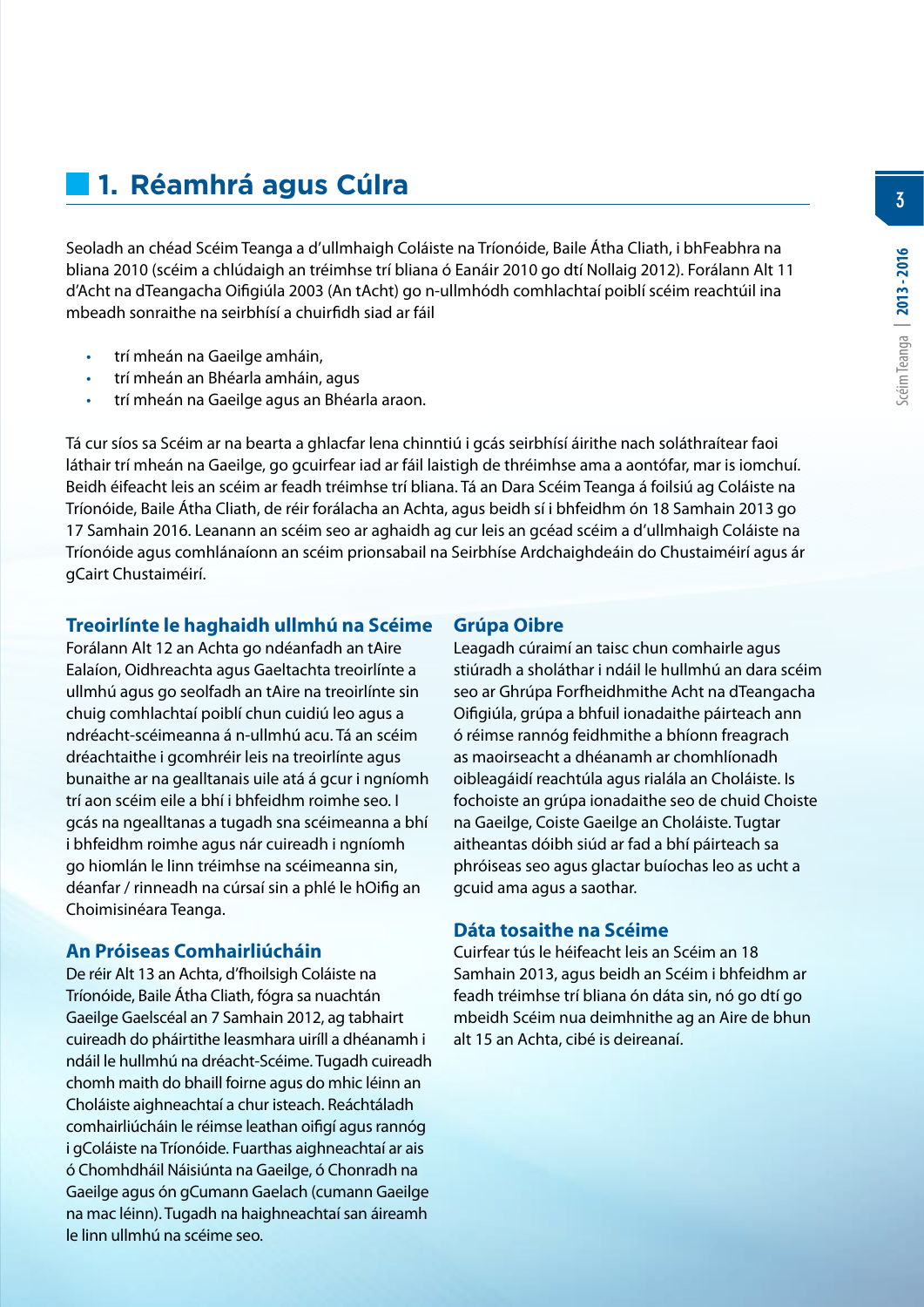**4**

# **2. Forléargas ar Choláiste na Tríonóide**

#### **2.1 Misean agus Cuspóirí**

Bunaíodh Coláiste na Tríonóide, Baile Átha Cliath, in 1592 le cairt ollscoile ón mBanríon Eilís I agus lonnaíodh é ar shuíomh a fuarthas ó Bhardas Átha Cliath.

Le himeacht na gcéadta bliain tá fás agus forbairt tagtha ar Choláiste na Tríonóide, atá anois mar ollscoil nua-aimseartha le 16,800 mac léinn cláraithe (figiúirí 2011-2012) agus le 2,936 ball foirne. Tá cáil ar an gColáiste mar cheann de mhór-ollscoileanna an domhain, a aithnítear go forleathan mar gheall ar ardchaighdeán a gcéimithe, an stádas idirnáisiúnta atá bainte amach i réimsí taighde agus scoláireachta agus an fiúntas a leagann an Coláiste ar chur le sochaí na hÉireann agus le sochaí an domhain i gcoitinne.

I bPlean Straitéiseach Choláiste na Tríonóide 2009-2014, leagtar amach an Fhís agus an Misean seo a leanas don Choláiste:

#### **Fís**

Déanfaidh Coláiste na Tríonóide a chlú mar ollscoil iarmharta dhomhanda a threisiú agus a chur chin cinn. Déanfar an fhís seo a thabhairt chun críche trínár luachanna a léiriú go praiticiúil agus go háirithe trínár dtiomantas láidir maidir le saoirse fiosraithe intleachtúil agus labhartha a léiriú agus trí bhéim a leagan ar luach an duine aonair.

#### **Misean**

Trínár dtaighde agus ár dteagasc, cuirimid mic léinn agus an tsochaí ar thóir an eolais, in iarracht barr feabhais a bhaint amach sna gnéithe uile a mbíonn lámh againn iontu, agus muid ag tabhairt faoi na dúshláin agus na deiseanna atá romhainn mar chine le cruthaitheacht agus le samhlaíocht.

I ndáil lena ngealltanais maidir leis an pPobal i gCoitinne, dearbhaíonn Coláiste na Tríonóide faoi reachtanna na hOllscoile an méid seo a leanas: "Nuair is iomchuí, déanfaidh an Coláiste na nithe seo a chur i gcrích trí Ghaeilge agus an Ghaeilge a chur chun cinn". I ndáil leis an nGaeilge, gealltar sa Phlean Straitéiseach próifíl Choláiste na Tríonóide a ardú mar ionad le haghaidh gníomhaíochtaí acadúla agus cultúrtha trí Ghaeilge. Sonraítear sa Phlean go "gcuirfidh Coláiste na Tríonóide le líon na n-imeachtaí poiblí trí Ghaeilge, trí dhrámaí, ócáidí léitheoireachta agus díospóireachtaí a reáchtáil ar champas. Chun cuidiú linn an cuspóir sin a bhaint amach, agus chun próifíl Choláiste na Tríonóide a ardú mar ionad gníomhaíochtaí acadúla agus cultúrtha Gaeilge, forbróimid comhpháirtíochtaí cruthaitheacha le heagraíochtaí Gaeilge".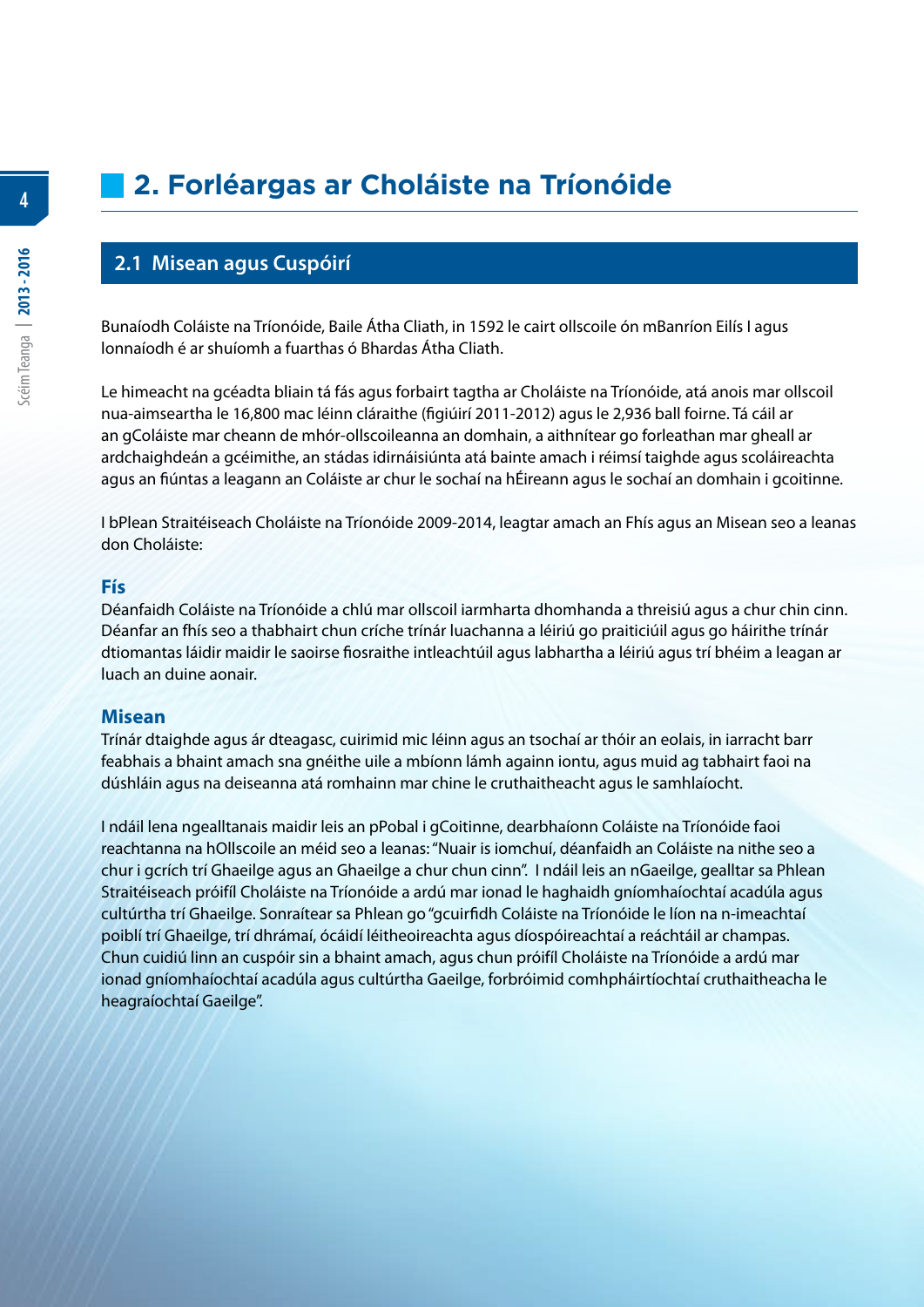Is é an Propast 'Ceann an Choláiste' agus is é an Príomhoifigeach chomh maith mar a shonraítear in Acht na nOllscoileanna 1997. (Is ionann an Propast agus an tUachtarán nó an Leas-Seansailéir i roinnt ollscoileanna). Tá an Propast ina chathaoirleach ar an mBord agus ar Chomhairle na hOllscoile agus ar an gCoiste Airgeadais. Tá an Propast atá againn faoi láthair in oifig ó Lúnasa 2011.

# **2.3 Struchtúir Bhainistíochta agus Riaracháin\***

# **Oifigigh Bhliantúla**

Leas-Phropast/Príomhoifigeach Acadúil

Léachtóir Sinsearach

Cláraitheoir

An Déan Taighde

Déan an Léinn Iarchéime

An Sparánaí

Déan na Mac Léinn

An Déan Sinsearach agus an Déan Sóisearach

An Prócadóir Sinsearach agus an Prócadóir Sóisearach

An tOide Sinsearach

An tÓráidí Poiblí

An tOifigeach Idirchaidreamh Pobail

#### **\* Nóta ar struchtúir riaracháin agus acadúla sa Choláiste**

Tabhair aire go bhfuil na struchtúir riaracháin agus acadúla a dhéantar cur síos orthu sa Scéim seo faoi réir ag próiseas leanúnach START. Cuireadh tús le clár START i ndáil le hatheagrú ar struchtúir riaracháin agus rialachais an Choláiste in 2011. Is mar gheall nach féidir misean an Choláiste a bhaint amach ach amháin nuair a bhíonn aonaid riaracháin agus acadúla ag obair le chéile go sítheach, ar aon líne le agus de réir aonfhoirmeacht na gcríoch, a bhfuil sé mar aidhm ag START struchtúir agus cleachtais a athchóiriú d'fhonn a chinntiú go bhfuil Coláiste na Tríonóide sa suíomh is fearr mar ollscoil iomaíoch domhanda. Tá an t-atheagrú riaracháin seo, lena n-áirítear inter alia Seirbhísí Acadúlú, Seirbhísí Corparáideacha agus Seirbhísí Airgeadais, fós mar chuid de phróiseas athraitheach ag an tráth a chuirtear an scéim seo isteach (Mí na Samhna 2013). **5**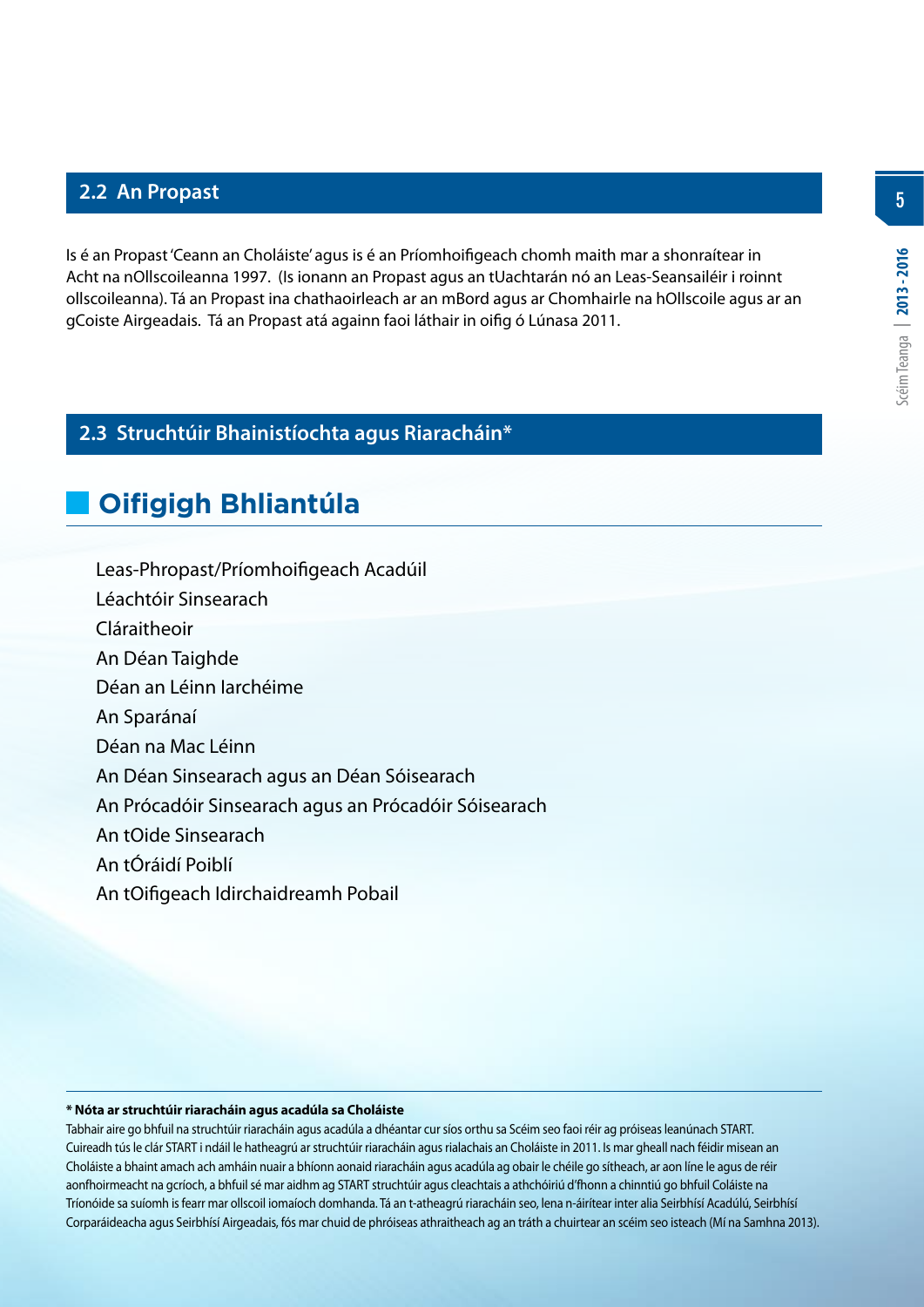# **Oifigigh Fheidhmiúcháin**

 Propast agus Uachtarán An Leas-Phropast, Príomhoifigeach Acadúil & Leas-Uachtarán An Príomhoifigeach Oibriúcháin (COO) Déan Dhámh na nEalaíon, na nDaonnachtaí agus na nEolaíochtaí Sóisialta Déan Dhámh na hInnealtóireachta, na Matamaitice agus na hEolaíochta Déan Dhámh na Eolaíochtaí Sláinte An Déan agus Leas-Uachtarán Taighde Ceann Eatramhach Scoil an Leighis An Leas-Uachtarán um Chaidrimh Dhomhanda An Sparánaí agus Stiúrthóir na dTionscnamh Straitéiseacha An Príomhoifigeach Airgeadais Rúnaí an Choláiste Stiúrthóir Acmhainní Daonna

**6**

\* Féach an Nóta ar struchtúir riaracháin agus acadúla an Choláiste ag tús an ailt seo.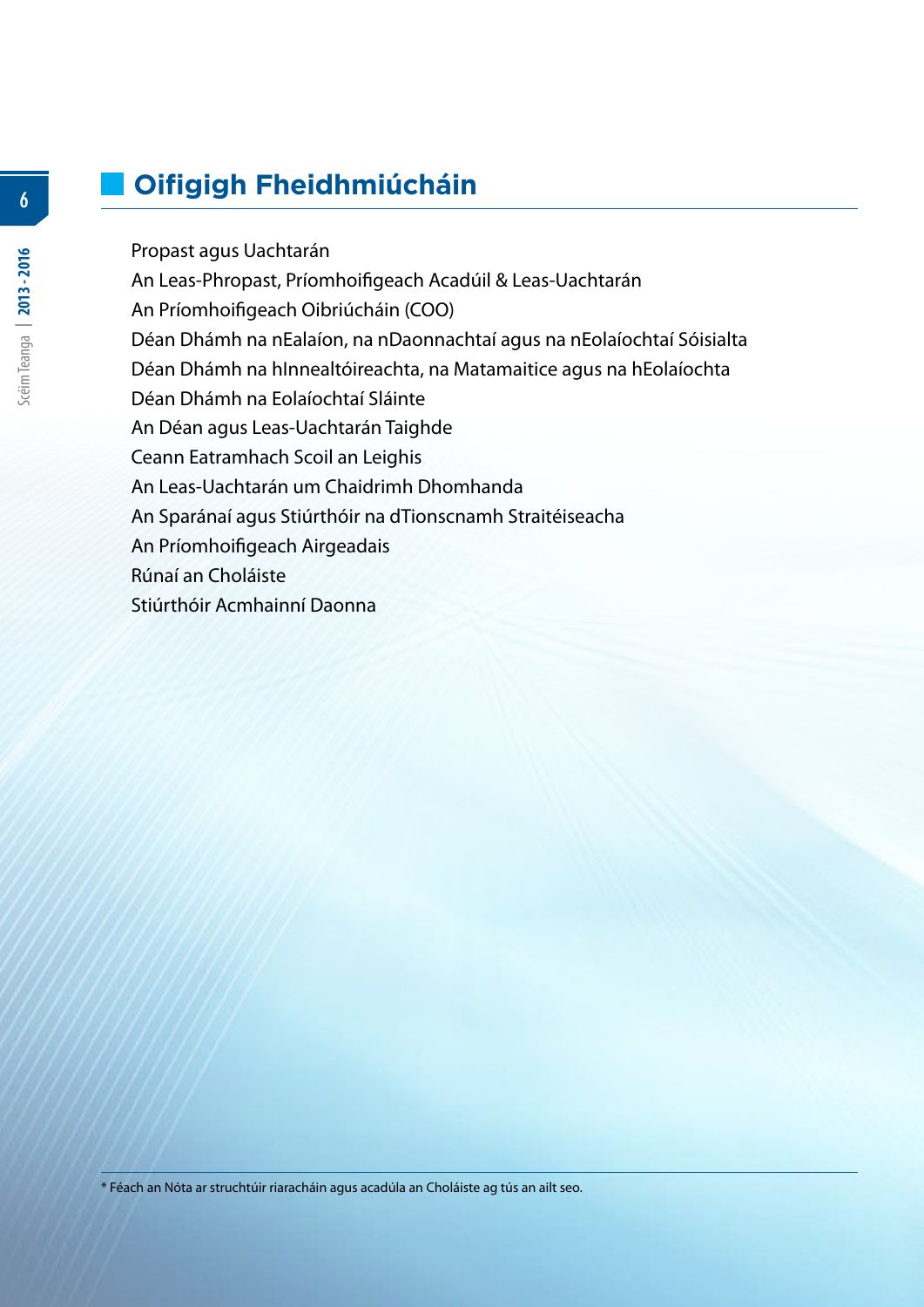# **2.4 Seirbhísí Acadúla\***

An phríomhsheirbhís a sholáthraíonn Coláiste na Tríonóide, Baile Átha Cliath ná an t-oideachas agus an taighde.

Tá an Coláiste eagraithe i dtrí dhámh: Ealaíona, Daonnachtaí agus Eolaíochtaí Sóisialta; Innealtóireacht, Matamaitic agus Eolaíocht; agus Eolaíochtaí Sláinte.

Tá Déan dáimhe mar cheann ar gach dámh.

Tá na Dámha roinnte i Scoileanna (tá 24 Scoil ar an bhfód faoi láthair).

Soláthraíonn na Scoileanna seirbhísí oideachais an Choláiste, idir chúrsaí fochéime agus iarchéime. Bronntar teastais, dioplómaí nó céimeanna. Soláthraíonn na Scoileanna deiseanna taighde do mhic léinn chomh maith, agus bronntar ardchéimeanna mar thoradh air sin.

# **Dámh na nEalaíon, na nDaonnachtaí agus na nEolaíochtaí Sóisialta**

 Scoil an Ghnó Scoil Drámaíochta, Scannánaíochta agus Ceoil Scoil an Oideachais Scoil an Bhéarla Scoil na Staire agus na nDaonnachtaí Scoil na dTeangacha na Litríochtaí agus na gCultúr Scoil an Dlí Scoil na nEolaíochtaí Teangeolaíochta, Urlabhra agus Cumarsáide Scoil na Síceolaíochta Scoil na nEolaíochtaí Sóisialta agus na Fealsúnachta Scoil na hOibre Sóisialta agus an Pholasaí Shóisialta Scoil Chónasctha na Reiligiún, na Diagachta agus na hÉacúiméinice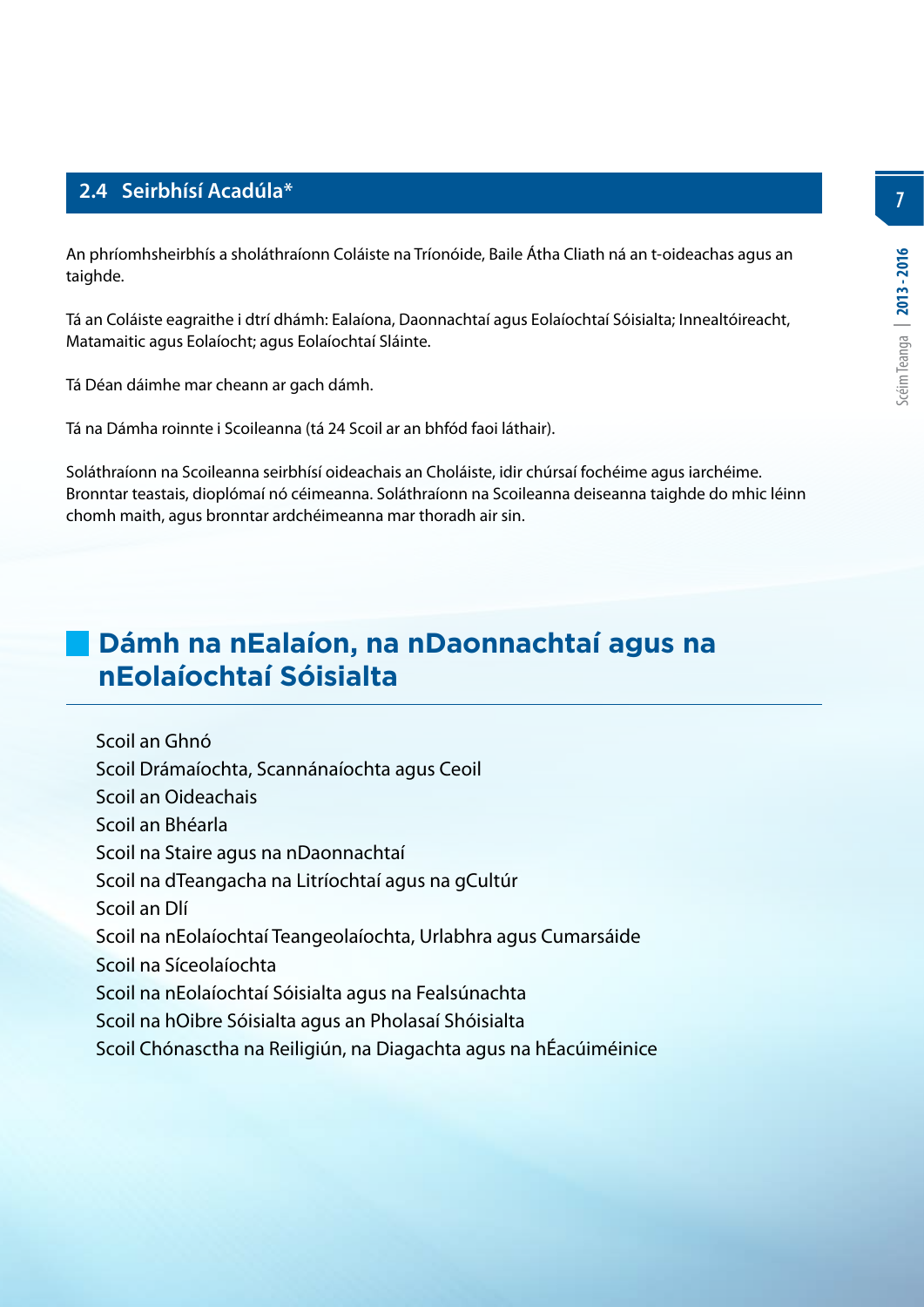# **Dámh na hInnealtóireachta na Matamaitice agus na hEolaíochta**

 Scoil na Bithcheimice agus na hImdhíoneolaíochta Scoil na Ceimice Scoil na hEolaíochta Ríomhaireachta agus na Staitisticí Scoil na hInnealtóireachta An Scoil Géineolaíochta agus Micribhitheolaíochta Scoil na Matamaitice Scoil na nEolaíochtaí Nádúrtha Scoil na Fisice

# **Dámh na nEolaíochtaí Sláinte**

 Scoil na hEolaíochta Déadaí Scoil an Leighis Scoil an Altranais agus an Chnáimhseachais Scoil na Cógaisíochta agus na nEolaíochtaí Cógaisíochta

#### **Cúrsaí Fochéime**

Is gá ar a laghad ceithre bliana a chaitheamh le formhór na gcúrsaí fochéime. Seo a leanas a thugtar ar na mic leinn éagsúla: Bliain 1: Mic Léinn na Chéad Bhliana; Bliain 2: Mic Léinn an Dara Bliain; Bliain 3: Sofaistithe Sóisearacha agus Bliain 4: Sofaistithe Sinsearacha. Bíonn mic léinn fochéime i dteideal céim onóracha tar éis ceithre bliana staidéir m.sh. Baitsiléir Ealaíon (BA). I gcásanna eisceachtúla (chomh maith le roinnt ábhar gairmiúil mar leigheas agus innealtóireacht) féadtar gnáthchéim a bhronnadh (i gcodarsnacht le céim onóracha) tar éis trí bliana staidéir.

#### **Cúrsaí Iarchéime**

Ag leibhéal na hiarchéime, tairgeann Coláiste na Tríonóide réimse céimeanna taighde agus teagaisc sna dámha ar fad. Tá 29% de mhic léinn an Choláiste ag leibhéal na hiarchéime. I dteannta na gcéimeanna acadúla, tairgeann an Coláiste cáilíochtaí dioplóma iarchéime (nach céimeanna iad) go díreach nó i gcomhar le hinstitiúidí gaolmhara.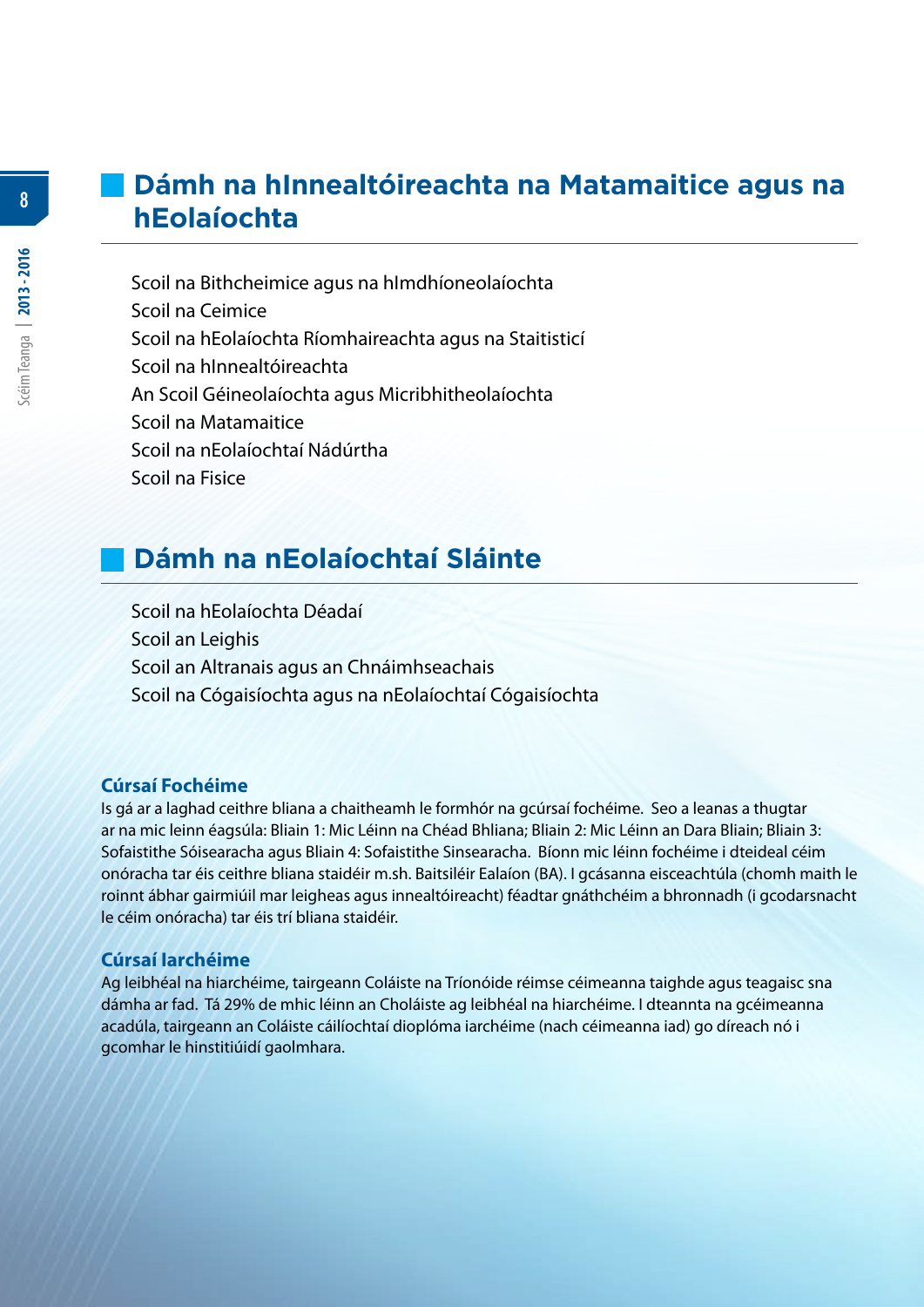# **Cúrsaí Seachtracha**

Tairgeann Coláiste na Tríonóide réimse cúrsaí seachtracha i ndisciplíní éagsúla.

#### **Leabharlann Choláiste na Tríonóide**

Tá Leabharlann Choláiste na Tríonóide ar an leabharlann is mó in Éirinn. Tá an bailiúchán lámhscríbhinní agus leabhar clóite á chruinniú ó dheireadh an séú céad déag. I dteannta na n-ábhar a ceannaíodh agus a deonaíodh in imeacht ceithre chéad bhliain, ó 1801 tá ceart ag an Leabharlann foilseacháin na Breataine agus na hÉireann a éileamh go hiomlán faoi théarmaí na nAchtanna leanúnacha Cóipchirt. Tá os cionn cúig mhilliún imleabhar sa chnuasach leabhar faoi láthair, lena n-áirítear bailiúcháin mhóra lámhscríbhinní, léarscáileanna agus cheoil. Tá trí ról faoi leith ag an Leabharlann. Tacaíonn an Leabharlann le riachtanais taighde agus léinn na ndisciplíní atá ag feidhmiú sa Choláiste go hiomlán, trí na seirbhísí tacaíochta léitheoireachta, iasachta, teagaisc agus taighde a sholáthraítear; tá cáil idirnáisiúnta bainte amach ag an Leabharlann mar phríomhionad taighde; soláthraítear a seirbhísí chuig réimse mór institiúidí agus úsáideoirí seachtracha; tacaíonn an Leabharlann le forbairt tionscnamh cruthaitheach i soláthar faisnéise agus tarraingíonn na taispeántais lámhscríbhinní na céadta míle cuairteoirí chuig an tSean-Leabharlann gach bliain.

# **Cláir Rochtana na Tríonóide**

Ó 1993, tá ról lárnach ag Clár Rochtana na Tríonóide (TAP) i bplean an Choláiste maidir le daoine fásta óga, daoine fásta agus mic léinn ó mhionlaigh eitneacha nó a thagann ó ghrúpaí socheacnamaíocha nach bhfaigheann an deis freastal ar ollscoileanna go hiondúil, a spreagadh chun freastal ar an oideachas tríú leibhéal. Soláthraíonn TAP réimse tacaíochta do mhic léinn, do theaghlaigh agus do phobail faoi leith a chuidíonn leo a spriocanna oideachais a aithint agus a bhaint amach.

# **Liosta na gclár TAP:**

- 1. Naisc For-Rochtana le Scoileanna agus Pobail (SCOL)
- 2. Bealach Isteach san Ardoideachas (HEAR)
- 3. Cúrsaí Rochtana Ollscoile:
	- An Bonnchúrsa TAP le haghaidh Ardoideachais Daoine Fásta Óga
	- An Bonnchúrsa TAP le haghaidh Ardoideachais Mic Léinn Lánfhásta
	- Cúrsaí Comhpháirtíochta Rochtana na hOllscoile: TCD i gcomhar le Coláistí Choiste Ghairmoideachas Chathair Bhaile Átha Cliath (CDVEC)
- 4. An Clár um Dhul Chun Cinn Iar-iontrála
- 5. "Learning What Works": Cláir Taighde agus Measúnachta TAP

# **Taighde**

Cuimsíonn Straitéis Taighde Choláiste na Tríonóide na príomhdhisciplíní acadúla uile. Tá Institiúidí Taighde TCD páirteach sna réimsí seo a leanas: An Lárionad Taighde ar Nanastruchtúir agus Nanaghléasanna Oiriúnaitheacha (CRANN); An Institiúid um Staidéir Lanpháirtíochta Idirnáisiúnta (IIIS); Mol an tSeomra Fhada (LRH); Institiúid Eolaíochtaí Bithleighis Choláiste na Tríonóide (TBSI) agus Institiúid Néareolaíochta Choláiste na Tríonóide (TCIN). Tá cuibhreannais taighde bunaithe agus grúpáil taighde idir-institiúide i réimsí ar nós na teileachumarsáide, taighde slabhra luacha, imeascadh idirnáisiúnta, leigheas móilíneach, inimirce agus forbairt idirnáisiúnta. Tá Coláiste na Tríonóide chun tosaigh i reáchtáil roinnt mhaith mórstaidéar náisiúnta fad-ama lena n-áirítear taighde ar leanaí agus ar aosú. Tá os cionn 30 ionad taighde i bhfeidhm, lena n-áirítear: Lárionad Léann na nInscní agus na mBan, Institiúid Náisiúnta um Míchumais Intleachta (NIID), Lárionad Choláiste na Tríonóide um Thaighde ar Ealaín na hÉireann (TRIARC) agus an Lárionad Acmhainní agus Taighde Frithbhulaíochta.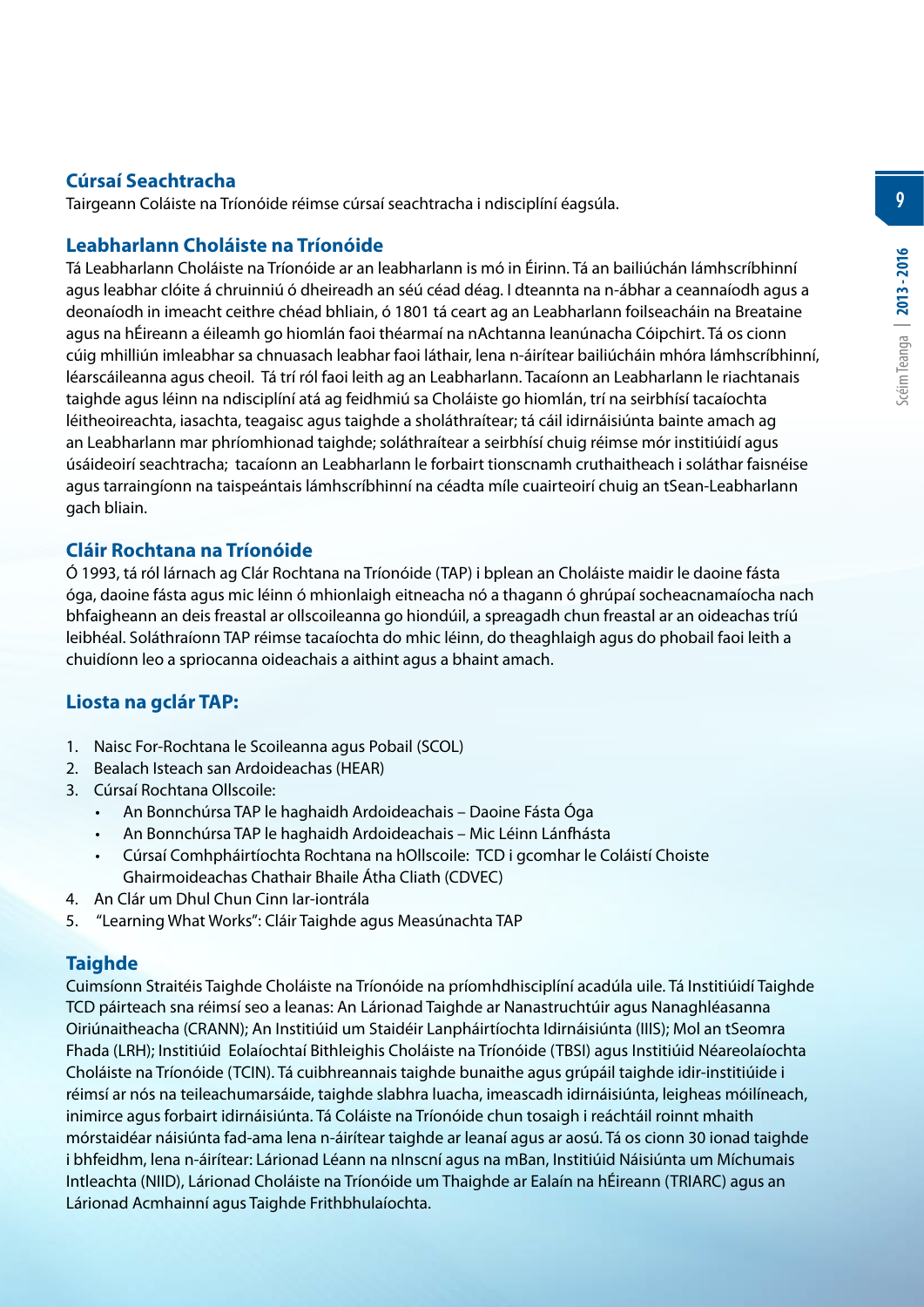### **Oifig na gCaighdeán**

Déanann Oifig na gCaighdeán gníomhaíochtaí feabhais ar ardchaighdeán a chur chun cinn agus a éascú i measc ranna acadúla an Choláiste. Seo a leanas feidhmeanna Oifig na gCaighdeán: tacú le forbairt pholasaí agus nósanna imeachta an Choláiste i ndáil le dearbhú agus feabhsú acadúil ardchaighdeáin; próiseas athbhreithniúcháin cáilíochta an Choláiste a fhorbairt, a chothabháil agus a mheas; agus rannpháirtíocht Choláiste na Tríonóide i ndearbhú cáilíochta ag leibhéal earnáil na hollscolaíochta a éascú.

# **An Lárionad um Chleachtais Acadúla agus Foghlaim na Mac Léinn (CAPSL)**

Bunaíodh CAPSL in 2003 chun cuidiú leis an gColáiste i bhforbairt creata láidir imeasctha chun tacú leis an gcleachtas acadúil is fearr agus chun tacú leis an gcaighdeán is fearr foghlama a sholáthar do na mic léinn.

\* Féach an Nóta ar struchtúir riaracháin agus acadúla an Choláiste ag tús Alt 2.3

# **2.5 Seirbhísí Riaracháin\***

Léiríonn struchtúr riarachán Choláiste na Tríonóide an réimse leathan gníomhaíochtaí atá riachtanach chun líon na ngníomhaíochtaí éagsúla a bhainistiú in ollscoil chomh mór leis. Tá liosta de sheirbhísí riarachán an Choláiste tugtha thíos (rinneadh atheagrú ar sheirbhísí faoi leith ó cuireadh i gcló an chéad Scéim Teanga a d'fhoilsigh Coláiste na Tríonóide agus tá baol ann nach bhfuil na seirbhísí ar fad luaite sa liosta thíos).

| Oifigí/Réimsí                                                                             | Achoimre ar an tSeirbhís atá arna soláthar                                                                                                                                                                                                                                                                                                                                                                                                                                                                         |
|-------------------------------------------------------------------------------------------|--------------------------------------------------------------------------------------------------------------------------------------------------------------------------------------------------------------------------------------------------------------------------------------------------------------------------------------------------------------------------------------------------------------------------------------------------------------------------------------------------------------------|
| Seirbhísí lostais agus<br>Lónadóireachta                                                  | Seirbhísí iostais do mhic léinn, foireann agus cuairteoirí, bia agus<br>deoch, tios agus áiseanna comhdhála                                                                                                                                                                                                                                                                                                                                                                                                        |
| <b>Cláraitheoir na Seomraí</b>                                                            | Déanann Cláraitheoir na Seomraí iostas mac léinn cónaithe a<br>dháileadh ar champas                                                                                                                                                                                                                                                                                                                                                                                                                                |
| An Chlárlann Acadúil                                                                      | Soláthraíonn an Chlárlann Acadúil seirbhísí riaracháin acadúla<br>lárnacha a chuimsíonn tréimhse acadúil an mhic léinn. Chomh maith<br>le seirbhísí a sholáthar, tacaíonn an Chlárlann Acadúil le forbairt a<br>dhéanamh ar pholasaí acadúil agus é a chur i ngníomh. Áirítear<br>larratas agus lontráil (Fochéime, larchéime agus Rochtana), Cúrsaí<br>airgeadas an Mhic Léinn (le hOifig an Chisteora), Clárú agus Bainistiú<br>Taifead, Staidéar Iarchéime, Socrú Amchláir Léachtaí, Scrúduithe agus<br>Measúnú |
| Clárlann Acadúil - Iontrálacha<br>Idirnáisiúnta agus<br>feidhmeanna Staidéir thar<br>Lear | Éascú do mhic léinn eachtrannacha ar mian leo staidéar a dhéanamh<br>ag TCD, agus cuidiú le mic léinn Choláiste na Tríonóide ar mian leo<br>staidéar a dhéanamh thar lear faoi Erasmus nó faoi chláir mhalairte<br>eile do mhic léinn                                                                                                                                                                                                                                                                              |
| <b>Alumni</b>                                                                             | Caidreamh Alumni, i gcomhar le Fondúireacht na Tríonóide                                                                                                                                                                                                                                                                                                                                                                                                                                                           |
| Oifig na nAlumni/an<br>Phrócadóra/Thoghcháin an<br>tSeanaid                               | Céimniú, dioplómaí agus teastais, bunachar sonraí Alumni, clár<br>toghthóirí an tSeanaid                                                                                                                                                                                                                                                                                                                                                                                                                           |

**10**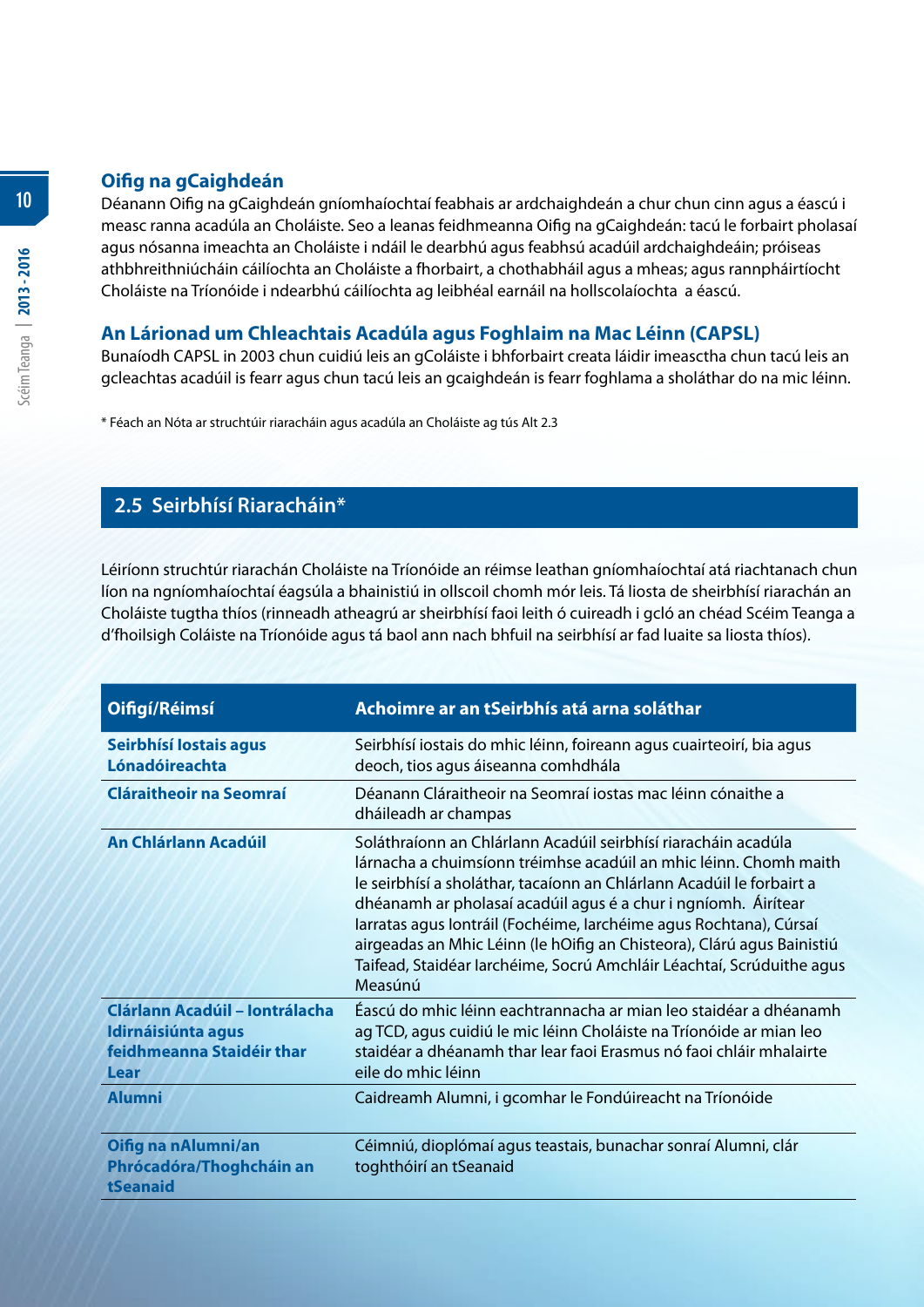| An tSeirbhís Ghairmthreorach                                              | Eolas agus comhairle gairme do mhic léinn agus do chéimithe                                                                                                                                                                                                                                                                                                                                                                                                                                                                                                         |
|---------------------------------------------------------------------------|---------------------------------------------------------------------------------------------------------------------------------------------------------------------------------------------------------------------------------------------------------------------------------------------------------------------------------------------------------------------------------------------------------------------------------------------------------------------------------------------------------------------------------------------------------------------|
| Naíolann an Choláiste                                                     | Cúram leanaí ó 3 mhí go 4.5 bliana d'aois                                                                                                                                                                                                                                                                                                                                                                                                                                                                                                                           |
| Seirbhísí Sláinte an Choláiste                                            | Soláthar cúram príomhúil sláinte ar champas do gach mac<br>léinn lánaimseartha, agus díriú ar ghnéithe síceolaíochta agus<br>gairmshláinte na mac léinn. Soláthar seirbhísí sláinte do bhaill foirne<br>ar bhunús táille in aghaidh na míre                                                                                                                                                                                                                                                                                                                         |
| An tSéiplíneacht                                                          | Seirbhísí Séiplíneachta agus acmhainní do mhic léinn agus do bhaill<br>foirne ar baill iad de na hEaglaisí Críostaí agus de Chreidimh eile                                                                                                                                                                                                                                                                                                                                                                                                                          |
| An Stiúrthóireacht Cumarsáide<br>agus Margaíochta                         | Seirbhísí straitéiseacha cumarsáide agus margaíochta thar ceann<br>phobal an Choláiste, lena n-áirítear caidreamh leis na meáin, straitéis<br>dhigiteach agus brandáil                                                                                                                                                                                                                                                                                                                                                                                              |
| <b>An Oifig Chumarsáide</b>                                               | Cumarsáid inmheánach le pobal an Choláiste agus cumarsáid<br>sheachtrach lena n-áirítear na meáin, ag cur chun cinn an Choláiste<br>agus obair an Choláiste do ghrúpaí seachtracha                                                                                                                                                                                                                                                                                                                                                                                  |
| Oifig Stiúrthóir na<br>bhFoirgneamh                                       | Pleanáil agus comhordú ar obair chothabhála agus ar fhoirgnimh sa<br>Choláiste, seirbhísí seomra poist, lasc-chláir, sláinte san ionad oibre<br>agus cúrsaí leasa a bhainistiú                                                                                                                                                                                                                                                                                                                                                                                      |
| <b>An tSeirbhís Mhíchumais</b>                                            | Comhairle, tacaíocht agus eolas a sholáthar chun cabhrú le mic léinn<br>agus baill foirne le míchumais                                                                                                                                                                                                                                                                                                                                                                                                                                                              |
| An Oifig Fiosrúchán                                                       | Soláthar seirbhís fiosrúcháin le haghaidh baill foirne, mic léinn agus<br>cuairteoirí, agus oibriú chóras lárnach áirithintí seomra an Choláiste.<br>Bíonn an Oifig freagrach as foilsitheoireacht sheachtrach agus Féilire<br>an Choláiste                                                                                                                                                                                                                                                                                                                         |
| <b>An Oifig Comhionannais</b>                                             | Cinntiú go mbainfidh mic léinn agus baill foirne sult as timpeallacht<br>shóisialta, oibre agus staidéir neamh-idirdhealaitheach urramach                                                                                                                                                                                                                                                                                                                                                                                                                           |
| An Oifig um Shaoráil Faisnéise                                            | Cuidiú leis an gColáiste lena oibleagáidí faoi na hAchtanna um<br>Shaoráil Faisnéise, na hAchtanna um Chosaint Sonraí agus na<br>hAchtanna Cóipchirt agus Ceart Gaolmhar a chomhlíonadh                                                                                                                                                                                                                                                                                                                                                                             |
| Iniúchadh Inmheánach                                                      | Tacú leis an gCoiste Iniúchta a chomhairlíonn ar cé mar atá an<br>Coláiste ag bainistiú na bpríomhrioscaí airgeadais, monatóireacht<br>a dhéanamh ar éifeachtacht na rialuithe inmheánacha agus<br>breithmheas a thabhairt ar shaincheisteanna luach ar airgead                                                                                                                                                                                                                                                                                                     |
| Oifig na Mac Léinn Lánfhásta                                              | Comhairle agus tacaíocht a sholáthar do mhic léinn lánfhásta reatha<br>agus d'ábhar mac léinn                                                                                                                                                                                                                                                                                                                                                                                                                                                                       |
| Oifig an Leas-Uachtaráin<br>le haghaidh Caidreamh<br><b>Idirnáisiúnta</b> | Bunaithe mar chuid den Straitéis Chaidrimh Dhomhanda, leis an<br>aidhm líon na mac léinn idirnáisiúnta a ardú, go háirithe na mic léinn<br>ó thíortha eile seachas tíortha an Aontais Eorpaigh, saol na mac léinn<br>idirnáisiúnta ag an gColáiste a fheabhsú, caidrimh dhomhanda a<br>bhunú, lena n-áirítear comhoibriú taighde idirnáisiúnta a threisiú;<br>agus ceangail níos láidre a chothú le diaspóra alumni Choláiste na<br>Tríonóide, a chuimsíonn alumni an Choláiste a spreagadh chun tacú<br>le misean na hollscoile agus cur le hioncam daonchairdiúil |
| <b>Oifig an Phríomoifigigh</b><br><b>Oibriúcháin</b>                      | Tá an Príomhoifigeach Oibriúcháin (COO) i gceannas ar fhorbairt<br>agus bhainistiú na Seirbhísí Tacaíochta agus Riaracháin ag Coláiste na<br>Tríonóide, Baile Átha Cliath                                                                                                                                                                                                                                                                                                                                                                                           |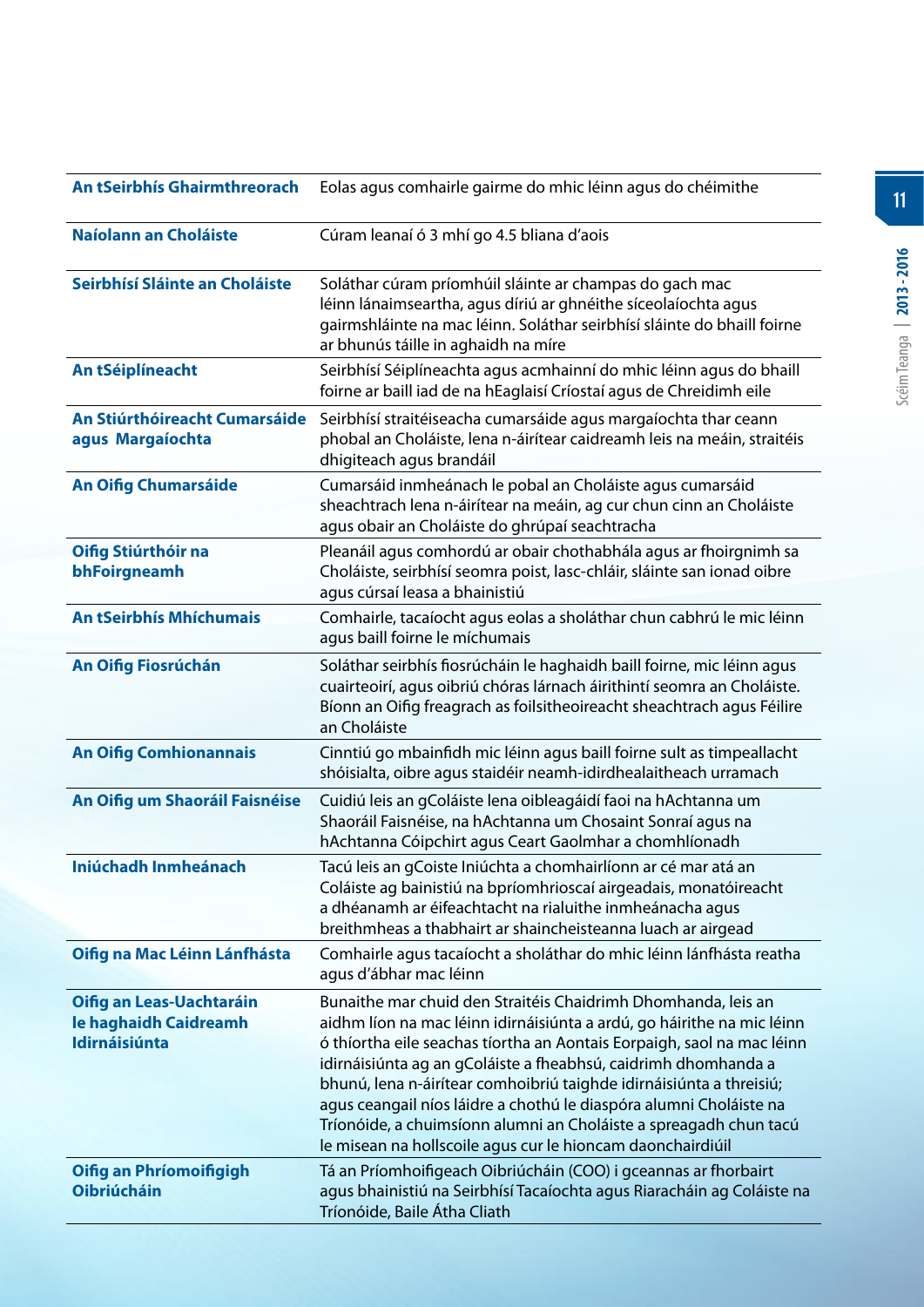| <b>Oifigeach na Gaeilge</b>                                                 | Féach mír 2.9 thíos                                                                                                                                                                                                                                                                                                                                                                                                                                                                                                                                               |
|-----------------------------------------------------------------------------|-------------------------------------------------------------------------------------------------------------------------------------------------------------------------------------------------------------------------------------------------------------------------------------------------------------------------------------------------------------------------------------------------------------------------------------------------------------------------------------------------------------------------------------------------------------------|
| Seirbhísí Taighde agus<br><b>Nuálachta Choláiste na</b><br><b>Tríonóide</b> | Tacaíonn Seirbhísí Taighde agus Nuálachta Choláiste na Tríonóide le<br>gabháil, caomhnú agus saothrú na n-aschur nuálach ó chláir thaighde<br>Choláiste na Tríonóide                                                                                                                                                                                                                                                                                                                                                                                              |
| <b>Oifig an Phropaist</b>                                                   | Tacú leis an bPropast ina chúraimí mar Phríomhoifigeach an<br>Choláiste. Déanann án oifig idirphlé idir an Coláiste agus an pobal i<br>gcoitinne, ag cur chun cinn caidrimh éifeachtúla le ranna rialtais, ag<br>soláthar maoiniú do ghníomhaíochtaí agus do pháirtithe leasmhara<br>tábhachtacha eile. Déanann an oifig éascú ar chuairteanna uaisle<br>agus toscaireachtaí idirnáisiúnta ar an gColáiste agus tugann<br>comhairle ar chúrsaí prótacail. Déanann an oifig idirghníomhú leis an<br>Seansailéir agus leis an Leas-Seansailéir ar chúrsaí Ollscoile |
| Oifig an Rúnaí                                                              | Tacaíocht riaracháin a sholáthar don Bhord agus don Chomhairle.<br>Cinntiú go gcloítear leis an reachtaíocht chuí go huile. Tá an oifig<br>freagrach as Comhionannas, Fiosrúcháin, Comhlíonadh Faisnéise,<br>agus seirbhísí Gaeilge Soláthraíonn tacaíocht riaracháin do<br>Chláraitheoir an Choláiste agus do Bhailiúchán Ealaíne an Choláiste<br>chomh maith                                                                                                                                                                                                    |
| <b>Spórt agus Áineas</b>                                                    | Soláthraítear áiseanna spóirt chun freastal ar riachtanais na ndaoine<br>aonair agus na 50 club spórt sa Choláiste. Riarann Lár-Chumann<br>Lúthchleas Ollscoil Átha Cliath (DUCAC) na clubanna spóirt sa Choláiste                                                                                                                                                                                                                                                                                                                                                |
| <b>Acmhainní Daonna</b>                                                     | Soláthraítear seirbhísí don Choláiste agus do bhaill foirne i ndáil le<br>hearcaíocht foirne, dul chun cinn, caidreamh foirne, pá-rolla, beartais<br>agus nósanna imeachta. Soláthraítear seirbhísí oiliúna agus forbartha<br>do bhaill foirne ag tacú leis an bplean straitéiseach trí oiliúint<br>shonraithe agus réiteach forbartha a chur ar fáil chun tacú leis na<br>cuspóirí luaite a thabhairt chun críche                                                                                                                                                |
| Seirbhís Chomhairleoireachta<br>na Mac Léinn                                | Is síceolaithe agus oibrithe sóisialta cáilithe iad foireann na Seirbhíse<br>Comhairleoireachta atá ar fáil do mhic léinn chláraithe Choláiste na<br>Tríonóide uile                                                                                                                                                                                                                                                                                                                                                                                               |
| Seirbhís na nOidí                                                           | Seirbhís tacaíochta rúnda do mhic léinn fochéime i ndáil le gach<br>gné de shaol an Choláiste go hiomlán. Soláthraítear seirbhísí<br>comhchosúla do mhic léinn iarchéime tríd an tSeirbhís um<br>Chomhairle Iarchéime                                                                                                                                                                                                                                                                                                                                             |
| <b>Oifig an Chisteora</b>                                                   | Bainistiú airgeadais i ngach réimse gníomhaíochta de chuid an<br>Choláiste, soláthraítear seirbhísí i ndáil le tuarastal agus pá, íocaíocht,<br>cuntais iníoctha, baincéireacht, soláthar, cánachas, cuntasaíocht<br>taighde, forbairt córais faisnéise airgeadais agus táillí na mac léinn                                                                                                                                                                                                                                                                       |
| Seirbhísí Córas Faisnéise                                                   | Comhairle, seirbhísí tacaíochta agus cothabhála i ndáil le córais<br>teicneolaíochta faisnéise do mhic léinn agus do bhaill foirne Choláiste<br>na Tríonóide                                                                                                                                                                                                                                                                                                                                                                                                      |
| Oifig an Ghréasáin                                                          | Seirbhísí deartha amhairc agus seirbhísí forbartha tosaigh a sholáthar<br>do shuíomhanna gréasáin ar fud an Choláiste                                                                                                                                                                                                                                                                                                                                                                                                                                             |

I dteannta na seirbhísí a luaitear thuas, soláthraítear sainseirbhísí faoi leith i réimsí áirithe mar an tAonad Bithacmhainní agus Áis na nÁbhar Guaiseach sa Choláiste.

\* Féach an Nóta ar struchtúir riaracháin agus acadúla an Choláiste ag tús Alt 2.3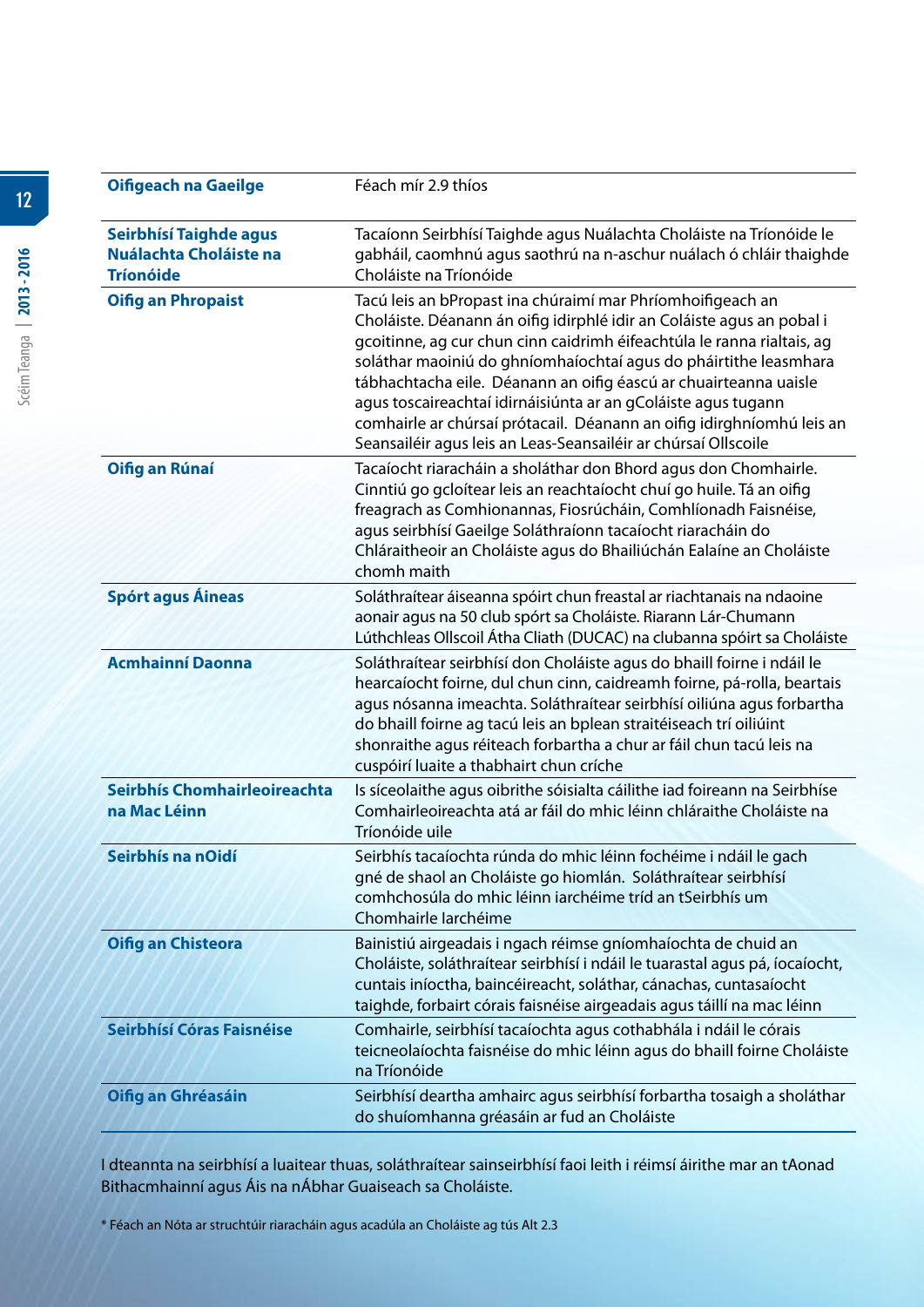# **2.6 Saol an Mhic Léinn**

#### **Aontas na Mac Léinn**

Is é Aontas Mac Léinn Choláiste na Tríonóide (TCDSU), a fheidhmíonn mar aonán atá neamhspleách ar an gColáiste, an foras ionadaíochta le haghaidh mhic léinn Choláiste na Tríonóide agus na gColáistí cleamhnaithe.

#### **Aontas na nIarchéimithe**

Is aonán neamhspleách é Aontas na nIarchéimithe chomh maith a dhéanann ionadaíocht ar mhic léinn iarchéime sa Choláiste.

#### **Lár-Choiste na gCumann (CSC)**

Is foras é Lár-Choiste na gCumann (CSC) atá freagrach as na cumainn mac léinn i gColáiste na Tríonóide.

#### **DUCAC (Lár-Chumann Lúthchleas Ollscoil Átha Cliath)**

Tá DUCAC mar fhoras rialála ar 50 club spóirt ag an Ollscoil.

# **2.7 Seirbhísí arna soláthar faoi láthair trí mheán an Bhéarla**

Soláthraítear seirbhísí uile an Choláiste trí mheán an Bhéarla, seachas na seirbhísí sin atá luaite i mír 2.8 thíos.

# **2.8 Seirbhísí arna soláthar faoi láthair trí mheán na Gaeilge**

Tá forbairt shuntasach déanta ar réimse na seirbhísí Gaeilge a sholáthraíonn Coláiste na Tríonóide sa tréimhse ó cuireadh tús leis an gcéad Scéim Teanga trí bliana in 2010. Cuireadh foilseacháin nua Ghaeilge ar fáil agus cuireadh an Ghaeilge i láthair ar roinnt mhaith de shuíomhanna gréasáin an Choláiste. Cuireadh seirbhís chustaiméara trí Ghaeilge ar fáil i réimsí faoi leith, sa leabharlann go háirithe. I gcomhoibriú le hInstitiúid Teicneolaíochta Átha Cliath agus leis an gColáiste Ollscoile, Baile Átha Cliath, tá comhlacht seachtrach aistriúcháin gafa le hobair aistriúchán na n-institiúidí. Tá líon na n-uimhreacha atá cláraithe ar chúrsaí deonacha Gaeilge ardaithe go mór, agus tá an Ghaeilge níos feiceálaí ar champas anois ó cuireadh tús le comharthaíocht agus stáiseanóireacht dátheangach in 2009.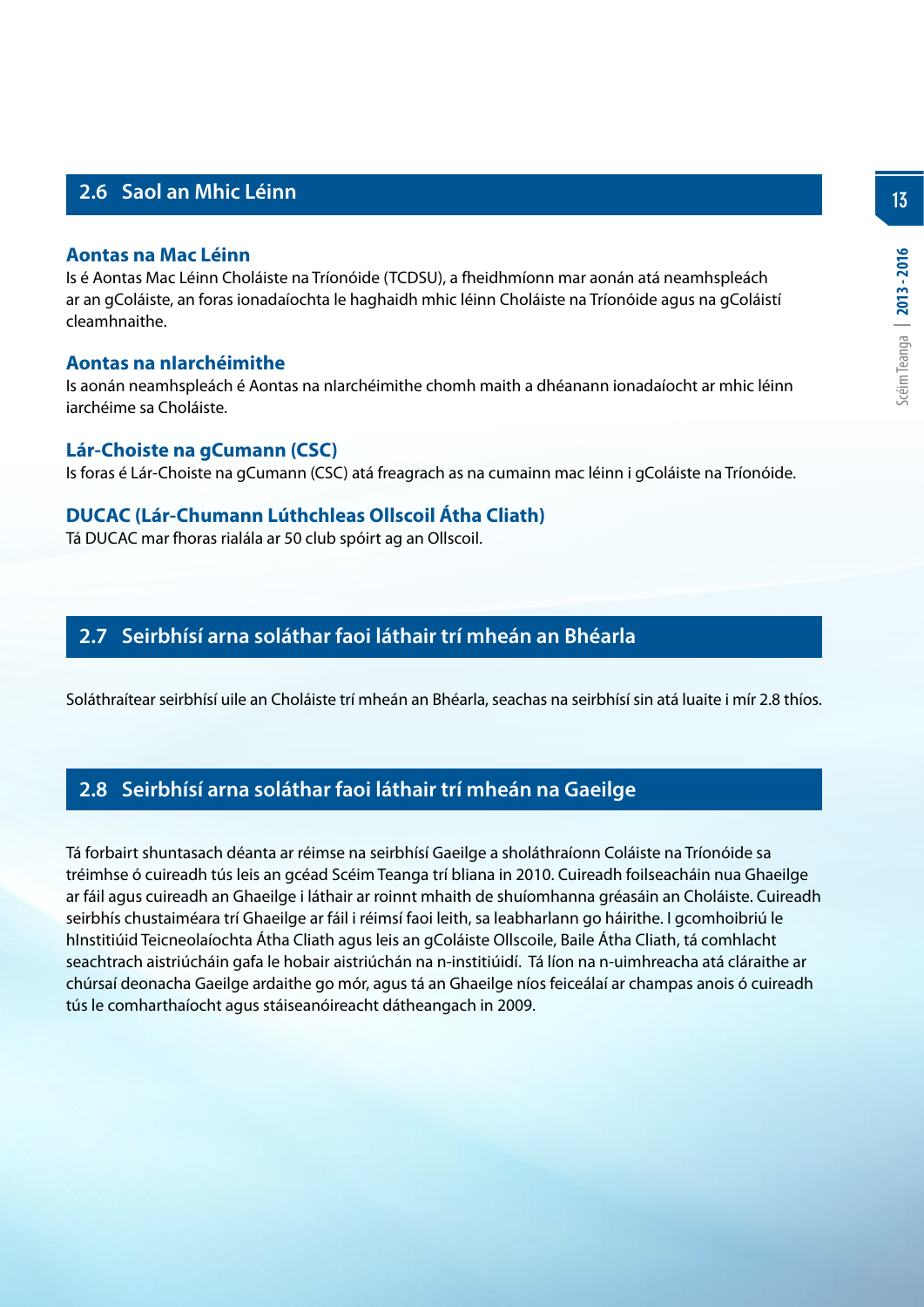# **2.8.1 Seirbhísí acadúla arna soláthar faoi láthair trí mheán na Gaeilge**

#### **Seirbhísí Iarchéime - Roinn na Gaeilge**

Tá dhá chúrsa múinte iarchéime forbartha ag Roinn na Gaeilge, an **Dioplóma sa Sean-Ghaeilge agus an M.Phil sa Luath-Ghaeilge.** Is cúrsaí leithleacha iad seo in Éirinn agus dá bhrí sin, sa domhan, de bharr go bhfuil na cúrsaí seo dírithe ar theanga na meánaoise le hais cúrsa litríochta aistrithe de chineál an Léinn Cheiltigh. Is é aidhm an Dioplóma oiliúint a chur ar scoláirí ó dhisciplíní eile sa tSean-Ghaeilge chun leanúint ar aghaidh agus staidéar a dhéanamh ar an gcúrsa M.Phil., ina bhfoghlaimeofar na scileanna chun páirt a ghlacadh i réimsí taighde ar litríocht Ghaeilge na meánaoise, m.sh. dul i dtaithí ar ábhar príomha na lámhscríbhinní atá i Leabharlann Choláiste na Tríonóide, in Acadamh Ríoga na hÉireann agus i Leabharlann Náisiúnta na hÉireann. Tá Roinn na Gaeilge an-bhródúil as na cúrsaí Dioplóma agus M.Phil. Mar chúrsaí iarchéime bliana, tairgtear an deis do mhic léinn na hÉireann agus do mhic léinn idirnáisiúnta máistreacht a fháil ar na scileanna riachtanacha chun obair sa réimse seo. De bharr sin, soláthraíonn na cúrsaí seo seirbhís thábhachtach don Luath-Ghaeilge go ginearálta agus creidimid go bhfuil se ríthábhachtach do Choláiste na Tríonóide, atá freagrach as oidhreacht shaibhir lámhscríbhinní, go leanfar le traidisiún seanbhunaithe an Choláiste in oiliúint Ghaeilge na meánaoise a sholáthar do scoláirí chun an oidhreacht sin a chur ar fáil do mhuintir na hÉireann.

# **Seirbhísí fochéime – Roinn na Gaeilge**

#### **An Luath-Ghaeilge**

Tairgeann an cúrsa fochéime sa **Luath-Ghaeilge** ceithre bliana teagaisc ar theanga agus ar litríocht na hÉireann i dtréimhse na Meánaoise; tá sé ag freastal ar an ábhar le blianta beaga anuas agus is mó ardscoláire a chuaigh tríd. Tugann an cúrsa ceithre bliana seo an deis do Choláiste na Tríonóide réimse níos leithne ábhar a chlúdach ná mar a dhéantar in aon institiúid eile sa tír agus le bunú an chúrsa i Léann na hÉireann, níl an brú ar an Luath-Ghaeilge dul i dtreo modh teagaisc an Léinn Cheiltigh mar atá in ollscoileanna go leor eile, agus tá an cúrsa dírithe ar ábhar léitheoireachta sa mbunteanga. Cuirtear an cúrsa ar fáil trí mheán an Bhéarla, agus dá bharr sin, freastalaíonn mic léinn idirnáisiúnta, mic léinn ón Eoraip den chuid is mó, ar ár gcúrsa agus bíonn siad linn ar feadh tréimhse bliana nó tréimhse téarma amháin go minic. Is féidir an Luath-Ghaeilge agus an Nua-Ghaeilge a chomhcheangal i gcúrsa onóracha leis na hábhair seo a leanas i gclár TSM: Stair, Stair na nEalaíon agus na hAiltireachta, Sibhialtacht na nGiúdach agus na nIoslamach, Laidin, Creidimh Dhomhanda agus Diagacht.

#### **An Nua-Ghaeilge**

Cuimsíonn cúrsa na **Nua-Ghaeilge** litríocht na nua-aoise go hiomlán (1200-inniu) agus oiltear na mic léinn i sealbhú teanga na Nua-Ghaeilge idir labhartha agus scríofa. Is cúrsa ar leithligh é seo i measc chúrsaí teanga na Nua-Ghaeilge in Éirinn de bharr go leagtar béim faoi leith ar Ghaeilge na hAlban agus ar litríocht Ghaeilge na hAlban i gcuraclam an chúrsa. Déanann an cúrsa seo comhcheangal le teangacha nua-aoiseacha eile atá ar an gcúrsa MDÁ, agus is ionad maith oiliúna é do mhic léinn ar mian leo dul leis an múinteoireacht go gairmiúil nó le hiriseoireacht sna meáin chlóite nó i dtionscal na teilifíse/raidió. Is féidir an Nua-Ghaeilge a thógáil leis na hábhair seo a leanas sa chúrsa MDÁ: An Léann Clasaiceach, Léann na Drámaíochta, Litríocht an Bhéarla, Léann na Scannánaíochta, Fraincis, Gearmáinis, Stair, Iodáilis, Sibhialtacht na nGiúdach agus na nIoslamach, Laidin, Ceol, Fealsúnacht, Rúisis, Socheolaíocht, Spáinnis, Creidimh Dhomhanda agus Diagacht.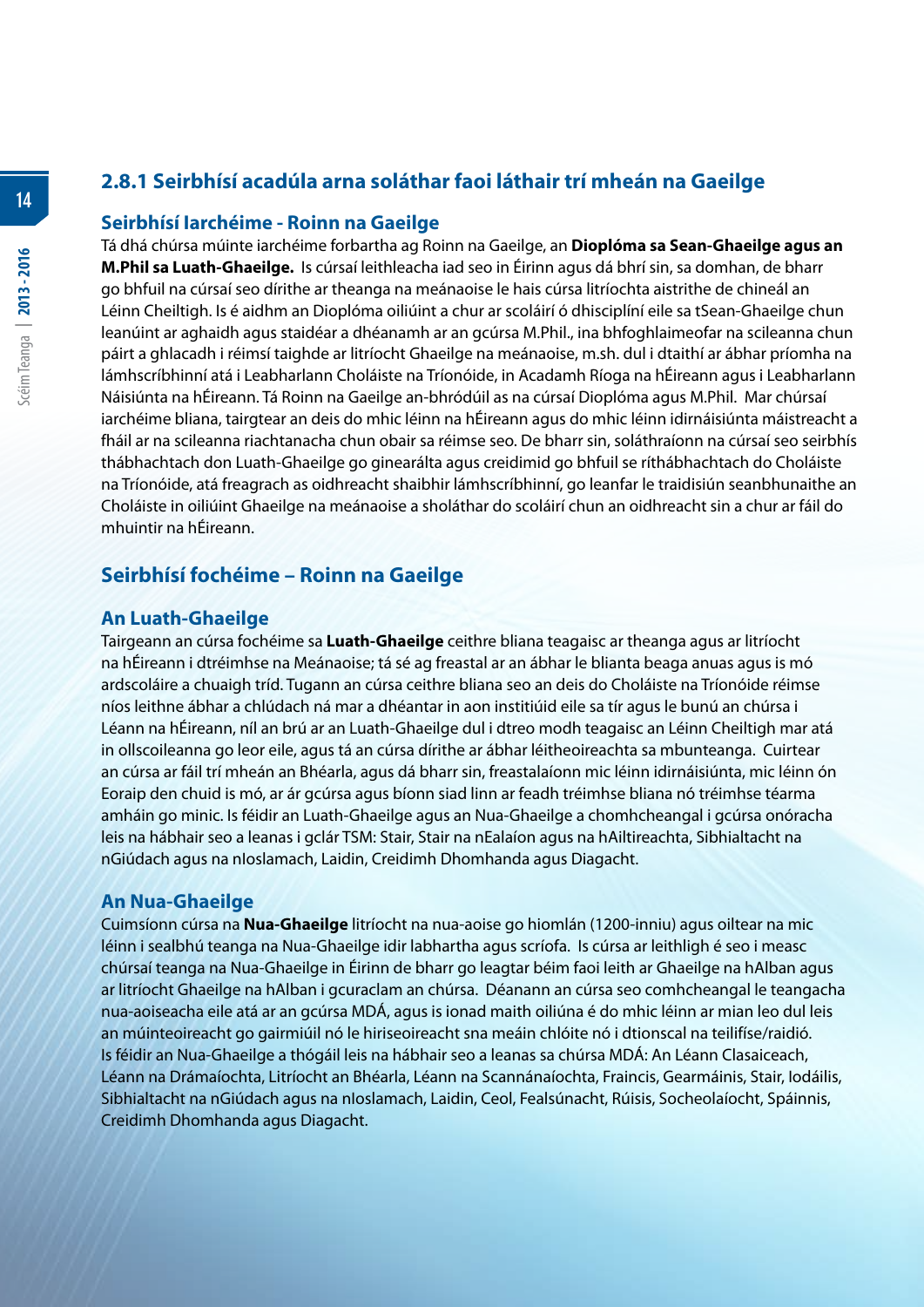# **Léann na hÉireann**

Más mian leo, féadfaidh na mic léinn a roghnaíonn **Léann na hÉireann** mar chúrsa staidéar a dhéanamh ar Ghramadach agus ar Litríocht na Gaeilge mar chuid dár gcéim. Forbraíonn na mic léinn a roghnaíonn na modúil seo den chúrsa a scileanna léitheoireachta agus scríbhneoireachta Gaeilge, mar a dhéanann mic léinn Nua-Ghaeilge sa chúrsa MDÁ. Cuirtear réimse leathan d'ábhair os a gcomhair le roghnú, go mór mhór le linn na mblianta sofaistí, agus tá an rogha ag mic léinn an chúrsa a dtráchtas sa cheathrú bliain a scríobh ar ábhar teanga nó litríochta Gaeilge. Féadfaidh na mic léinn nach roghnaíonn sruth na Gaeilge staidéar a dhéanamh ar scéalaíocht agus dlí na Luath-Ghaeilge, modúil a chuirtear ar fáil trí mheán an Bhéarla.

#### **Mic Léinn Idirnáisiúnta**

Le blianta anuas, tá modúl dar teideal **Teanga agus Litríocht na Gaeilge** á chur ar fáil do mhic léinn idirnáisiúnta a fhreastalaíonn ar an gColáiste ar feadh tréimhse bliana. Bíonn an-ghlaoch ar an modúl seo ag mic léinn ó Mheiriceá ach bíonn líon mór mac léinn Erasmus ón Eoraip ag freastal ar na cursaí chomh maith. Cuimsíonn na cúrsaí a thairgtear scéalaíocht na Luath-Ghaeilge, stair na Gaeilge, filíocht na Nua-Ghaeilge Moiche, Béaloideas, agus dhá chúrsa faoi leith ar litríocht na Nua-Ghaeilge. Faigheann an Roinn aiseolas an-dearfach ó na mic léinn maidir leis an modúl seo agus creidimid go mbíonn tionchar faoi leith aige ar a dtuiscint ar chultúr agus ar bhuanna cultúrtha na hÉireann, agus tá súil againn go rachaidh an t-eolas i gcion ar a ndearcadh i leith na tíre nios deireanaí ina saol. Ar an láimh eile, bíonn an-chuid le tairiscint ag na mic léinn seo do Roinn na Gaeilge agus peirspictíocht úr éagsúil acu ar ár litríocht. Áirítear cúrsa **Bunleibhéil Gaeilge** do thosaitheoirí leis an modúl seo a bhfuil an-éileamh ag na mic léinn air.

Lonnaithe i Scoil na dTeangacha na Litríochtaí agus na gCultúr, tá grúpa mór mac léinn ag Roinn na Gaeilge agus na dTeangacha Ceilteacha, atá ar an ionad is mó do labhairt na Gaeilge sa Choláiste, agus oifig Rúnaí Roinn na Gaeilge ag a chroílár.

Sa chás go gcuireann an Coláiste tairiscintí chun cinn chun cur le réimse na seirbhísí acadúla a thairgeann Roinn na Gaeilge, geallann an Roinn go ndéanfar breithniú báúil ar aon tairiscint thairbheach a chuirfear faoina mbráid, faoi réir ag impleachtaí foirne ar ndóigh.

# **An Lárionad Léinn Teanga agus Cumarsáide (CLCS)**

Tairgeann an Lárionad Léinn Teanga agus Cumarsáide ranganna Gaeilge mar chuid de chlár na Modúl Teanga. Ag brath ar rialacháin chreidiúna, féadfaidh mic léinn staidéar a dhéanamh ar mhodúl trí Ghaeilge chun creidiúint a fháil, nó mar rogha ábhair seach-churaclaim (ar fáil d'iarchéimithe chomh maith). Teagasctar an Ghaeilge ag na leibhéil A2, B1 agus B2 (leibhéil oilteachta chomónta na hEorpa). Tá an curaclam bunaithe ar shraith grúpthionscadal le codanna scríofa agus labhartha, a chuirtear i láthair trí Ghaeilge go príomha le tacaíocht ábhar dílis Gaeilge.

Tairgtear cúrsa sa Dátheangachas agus i gCothabháil na Gaeilge chomh maith. I measc na dtionscadal eile, áirítear rannpháirteachas bhall foirne le gairid mar PI ar thionscadal a mhaoinigh Foras na Gaeilge chun uirlisí anótála corpais a fhorbairt le haghaidh na Gaeilge le n-úsáid i dTionscadal Nua Foclóireachta Béarla-Gaeilge Fhoras na Gaeilge.

Tá an tionscadal nuálach, **ABAIR**, atá lonnaithe ag Saotharlann Urlabhra agus Foghraíochta an CLCS, ag forbairt teicneolaíocht urlabhra agus acmhainní teangeolaíochta le haghaidh na Gaeilge. Tá an tionscadal á mhaoiniú faoi láthair ag an Roinn Ealaíon, Oidhreachta agus Gaeltachta, agus tá maoiniú curtha ar fáil roimhe seo ag Clár Interreg an AE agus ag Foras na Gaeilge. Tá córais sintéise téacs go hurlabhra forbartha le haghaidh Ghaeilge Chonnacht agus Dhún na nGall, agus ar fáil ag www.abair.ie. Tá taighde ar bun chun córas a fhorbairt le haghaidh Ghaeilge na Mumhan faoi láthair. Tá sé mar sprioc go bhforbrófar áiseanna gaolmhara le haghaidh canúintí eile na Gaeilge nach bhfuil chomh mór in úsáid, a d'fhéadfadh cur lena gcaomhnú.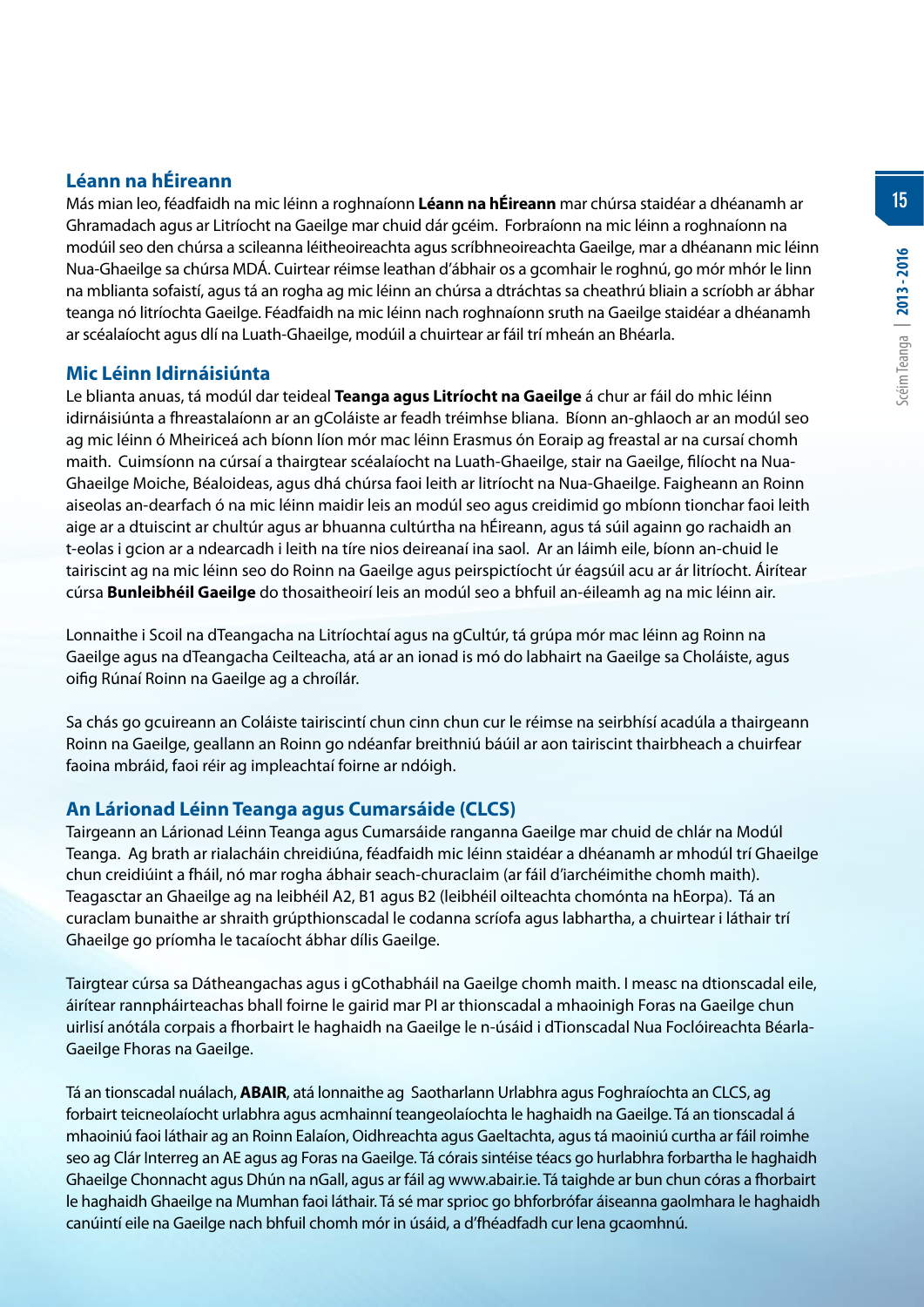Tá an áis ghréasáin ag www.abair.ie in úsáid go forleathan ag cainteoirí, foghlaimeoirí agus múinteoirí na Gaeilge, agus tá tairbhe faoi leith ag baint leis dóibhsean nach bhfuil cónaí orthu in Éirinn, ar mian leo fuaimniú na teanga a fhoghlaim. Tagann leath de chuairteoirí an tsuímh as tíortha thar lear agus a bhformhór sin as Stáit Aontaithe Mheiriceá.

Tá tábhachtach faoi leith ag baint le hacmhainní ABAIR le haghaidh rochtain mhíchumais agus le haghaidh forbartha ar fheidhmeanna oideachasúla atá urlabhara- bunaithe. Tá tionscadal nasctha na saotharlainne, **CabhairE**, ag forbairt uirlis litearthachta sintéis-bhunaithe a éascóidh forbairt Daisy Books don phobal lagamhairc, i gcomhoibriú le hIonad Bhraille Dhroim Conrach.

Cuireann an Chomhairle um Oideachas Gaeltachta agus Gaelscolaíochta maoiniú ar fáil don tionscadal seo. Tá an tSaotharlann Urlabhra agus Foghraíochta páirteach i dtaighde ar chórais thuin chainte chanúintí na Gaeilge chomh maith, a bhí á mhaoiniú ag an gComhairle um Thaighde sna Dána agus sna hEolaíochtaí Sóisialta i laethanta tosaigh an tionscadail.

#### **Scoil an Oideachais**

Soláthraíonn Scoil an Oideachais roinnt cúrsaí Gaeilge, ag leibhéal fochéime agus iarchéime araon. Ach an acmhainn mhaoirseachta a bheith ann, féadfaidh mic léinn tabhairt faoi thascanna, socrúchán cleachtaidh teagaisc, tráchtais a scríobh nó scrúduithe a shuí trí Ghaeilge. Tá cúrsaí Gaeilge ar fáil mar chuid de na cláir staidéir seo a leanas: PDE (Meánoideachas) agus B.Mus.Ed. I gcomhpháirtíocht lenár gColáiste Oideachais Gaolmhar, Coláiste Mhuire Marino, tá cúrsaí Gaeilge ar fáil mar chuid de na cláir staidéir seo a leanas: BEd (Bunoideachas) agus HDip (Bunoideachas).

# **2.8.2 Seirbhísí Gaeilge sa Leabharlann**

Soláthraítear turas ar an Leabharlann trí mheán na Gaeilge do na mic léinn a roghnaíonn an Ghaeilge mar ábhar staidéir, le linn sheachtain mhic léinn na chéad bhliana gach bliain. Cuirtear fáilte roimh na mic léinn ag an Leabharlann tar éis a seisiúin tosaigh i nGaeilge agus sna teangacha Ceilteacha, agus eagraítear turas dóibh trí Ghaeilge le béim faoi leith ar na hacmhainní riachtanacha a chuireann an Leabharlann ar fáil dóibh.

Ó 2005, tá an cúrsa Oiliúint i Scileanna Faisnéise Bunúsacha agus Acmhainní Ábhair le hAghaidh na Gaeilge, i gcló agus ar líne ar fáil agus á sheachadadh mar léacht/cheardlann trí mheán na Gaeilge ag foireann na leabharlainne, le linn sheachtain mhic léinn na chéad bhliana agus i rith na bliana araon, ar éileamh ó Roinn na Gaeilge agus na dTeangacha Ceilteacha.

Tá turais ar acmhainní Leabharlann Hamilton agus BLU ar fáil le linn sheachtain mhic léinn na chéad bhliana agus ar fáil d'aon ghrúpa nó d'aon duine atá bainteach leis an gColáiste. Ní gá a bheith ag freastal ar chúrsa Gaeilge chun a bheith i dteideal áite ar na turais. Tá turais an dá leabharlann ar fáil má éilítear ag aon am den bhliain iad do ghrúpaí nó do dhuine aonair atá bainteach leis an gColáiste.

Seolann an Leabharlannaí Sealbhaithe litir i nGaeilge chuig na foilsitheoirí Gaeilge ar fad ag tabhairt míniú dóibh ar an Taisce Dhlíthiúil agus ar ról cartlannaithe na Leabharlainne. Seoltar litir i nGaeilge uaireanta chuig foilsitheoirí Gaeilge nár thaisc leabhar dá mbailiúchán fós leis an Leabharlann, ag cur faoi ndeara dóibh a n-oibleagáid faoi Acht an Chóipchirt.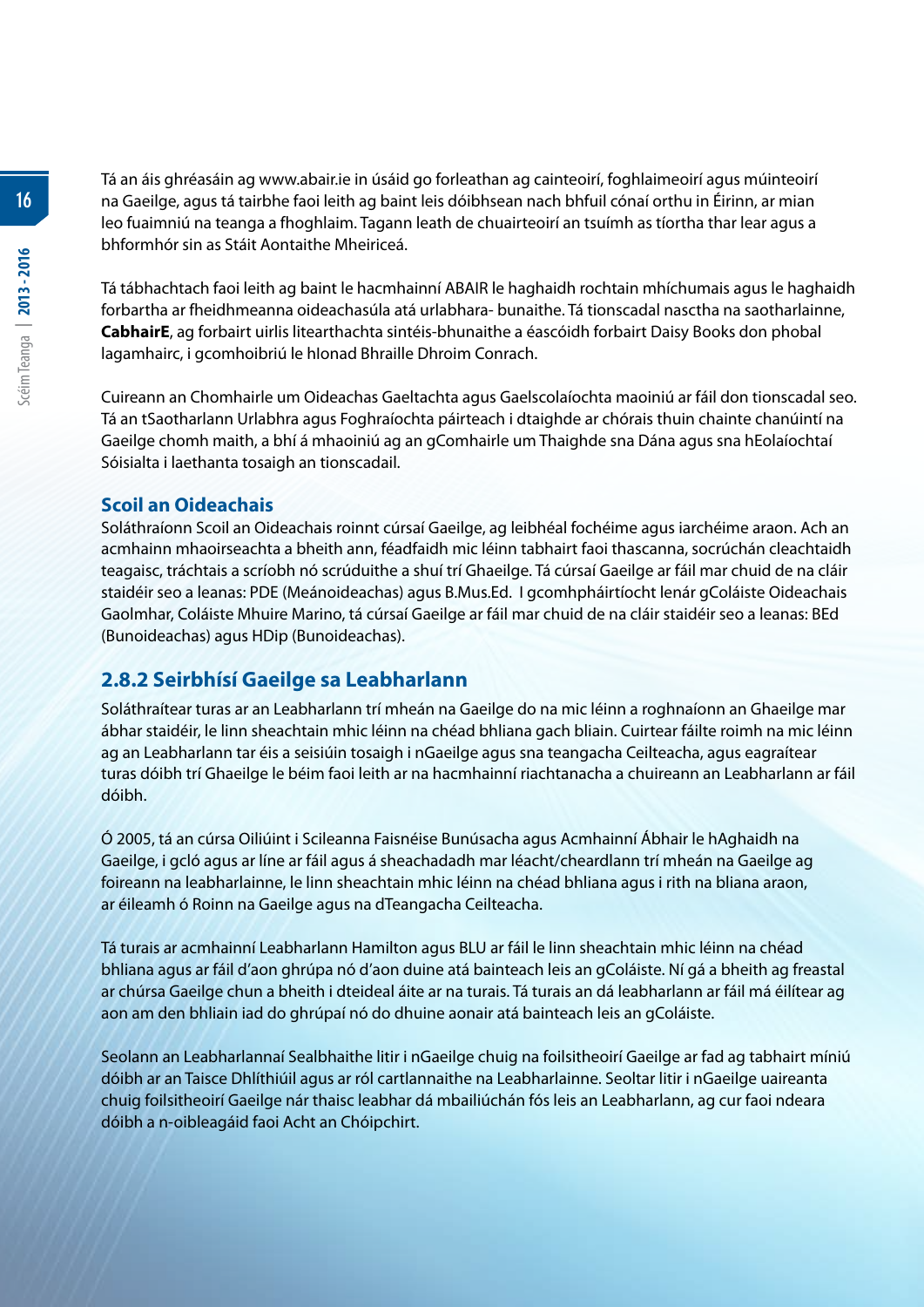# **2.8.3 Seirbhísí Riaracháin atá arna soláthar faoi láthair trí mheán na Gaeilge**

- Is é **Coiste na Gaeilge** coiste oifigiúil Gaeilge an Choláiste. Déanann an Coiste maoirseacht ar ról Oifigeach na Gaeilge (féach thíos). Tá ballraíocht ag an gCoiste ó raon réimsí ar fud an Choláiste. Ardaíodh stádas an Choiste in 2010, agus tá feidhm oifigiúil anois ag an gCoiste mar choiste de chuid an Bhoird.
- Tá **Oifigeach na Gaeilge**, Choláiste na Tríonóide, freagrach as an Ghaeilge a chur chun cinn i saol an Choláiste, comhlíonadh fhorálacha Acht na dTeangacha Oifigiúla 2003 a chinntiú, agus scéimeanna cónaithe mac léinn ar champas agus ag Halla na Tríonóide i nDartraí a riaradh (féach 2.11 thíos). Feidhmíonn an tOifigeach mar rúnaí do Choiste na Gaeilge. Oibríonn an tOifigeach go dlúth leis an gCumann Gaelach agus le forais eile de chuid na mac léinn. Feidhmíonn sé/sí mar phreasoifigeach leis na meáin Ghaeilge, i ndáil le cúrsaí Gaeilge a thagann faoi shainchúram a oifige/a hoifige.
- Comhordaítear **Seirbhísí Aistriúcháin** trí Oifig na Gaeilge. Déileálann an tOifigeach Gaeilge le hiarratais aistriúcháin ó bhaill foirne agus ó ranna sa Choláiste a eascraíonn as oibleagáidí Acht na dTeangacha Oifigiúla 2003.
- Comhaontaítear agus cuirtear i bhfeidhm Prótacail Inmheánacha chun dul i ngleic le **ceisteanna maidir leis an nGaeilge ó Oifig an Rúnaí agus ón Oifig Comhionannais**, agus chun iarratais ón **Oifig Comhlíonta Faisnéise** a láimhseáil.
- Tá córais fheiliúnacha i bhfeidhm chun foireann an **tSeomra Poist** a threorú, chun a chinntiú go sroichfidh an post isteach agus amach, le seoltaí scríofa i nGaeilge, ceann scríbe gan aon mhoill.

#### **Teicneolaíocht Faisnéise agus ríomhphost**

- Eisítear go dátheangach an teachtaireacht uathoibríoch ríomhphoist nuair a bhíonn dáta dlite leabhair Leabharlainne thuas.
- Tacaíonn gnáthchórais forbartha Seirbhísí Córais Faisnéise Choláiste na Tríonóide leis an mBéarla agus leis an nGaeilge m.sh. ríomhphost, córais oifige, uirlisí foilsitheoireachta gréasáin. Tá tacaíocht le haghaidh foinsiú pacáistí Gaeilge (uirlisí profléitheoireachta, seiceáil litrithe) ar fáil ach iad a iarraidh.
- Ceadaíonn Seirbhísí Córais Faisnéise Choláiste na Tríonóide ainmneacha agus seoltaí a bheith taifeadta, taispeánta agus priontáilte i gceachtar den dá theanga oifigiúla sna Seomraí Ríomhaireachta Rochtana Poiblí.
- Tá leagan Gaeilge den chomhéadan cuardaigh ag catalóg (chuardaigh) Chlasaiceach na Leabharlainne, a sholáthraíonn áis chuardaigh ar thaifid uile na Leabharlainne sa phríomhchatalóg ar líne.
- Tá áis uathoibríoch dhátheangach iasachta leabhar ag an Leabharlann Fastlane.
- Áiríonn an Leabharlann nuair is féidir, brandáil dátheangach ar chomhéadan úsáideora sna bunachair shonraí a cheannaítear.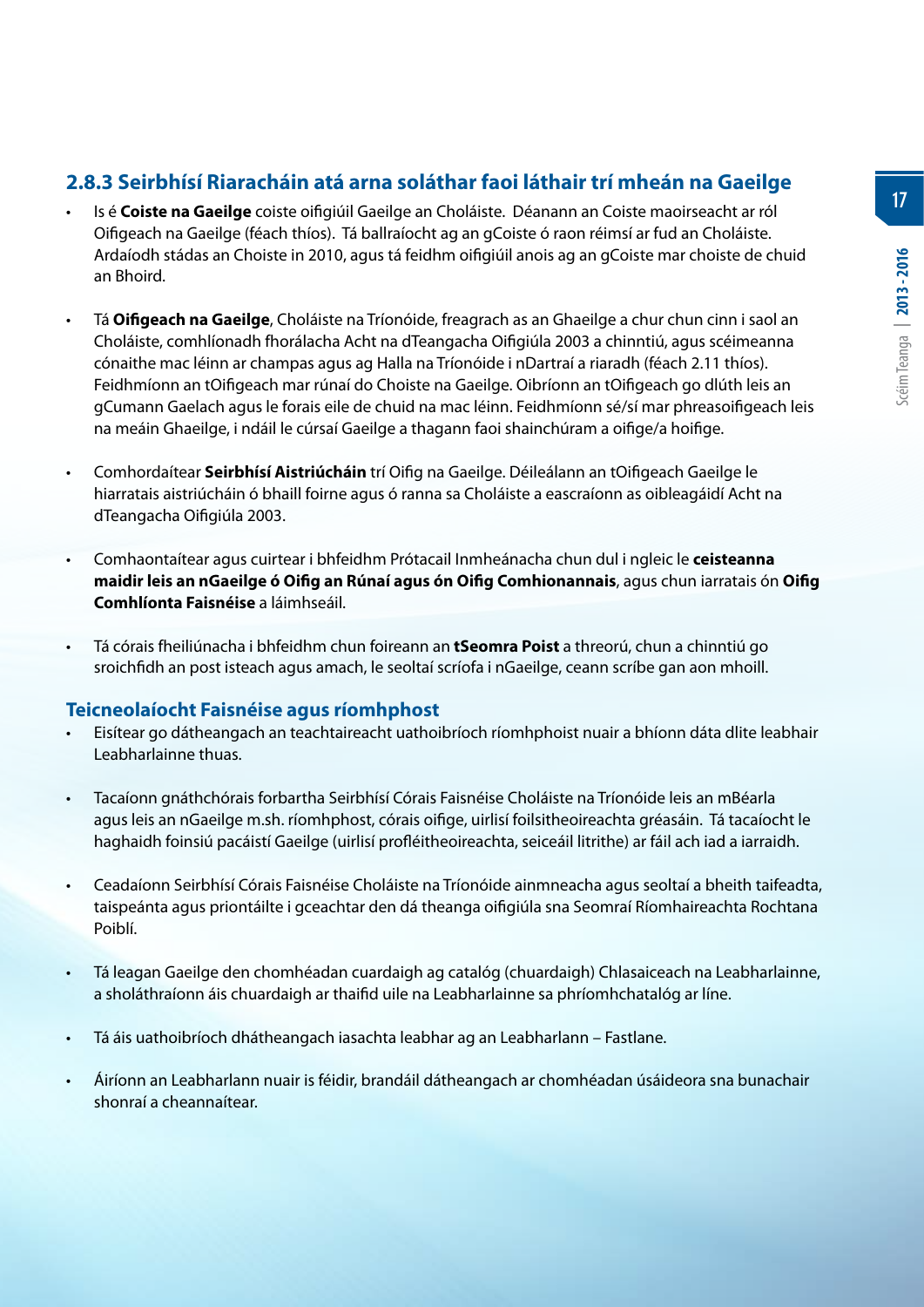# **Na Meáin, fógraíocht agus cur chun cinn**

- Eisítear 15% de phreaseisiúintí an Choláiste go dátheangach. Tá fáil ar chartlann phreaseisiúna Gaeilge go neamhspleách.
- Nuair a bhíonn réimsí acadúla an Choláiste ag fógairt cúrsa sna meáin náisiúnta, fógraítear an cúrsa i gceann de na nuachtáin Ghaeilge.
- Tá an leagan Gaeilge de lógó an Choláiste i láthair sna hábhair ar fad a úsáidtear i gcur chun cinn na Gaeilge, agus cinnteofar go n-úsáidfear Lógó Dátheangach an Choláiste le haghaidh brandáil ghinearálta (ní áirítear marsantacht).
- Tá liosta d'urlabhraithe atá in acmhainn ionadaíocht a dhéanamh leis na meáin Ghaeilge thar ceann an Choláiste le fáil ar shuíomh an Oifigigh Chumarsáide.

#### **Earcaíocht foirne agus oiliúint**

- Faoi réir comhaontaithe le bainistíocht áitiúil, i gcás spriocanna a bhaint amach maidir le forbairt ball foirne, éascaíonn an Coláiste freastal ball foirne ar chúrsaí Gaeilge, sa chás go bhfuil an oiliúint seo riachtanach do sholáthar seirbhísí don phobal agus dá gcuid oibre.
- Cuimhníonn an Coláiste ar ghealltanais na scéime seo i ndáil le soláthar seirbhísí dátheangacha ina bheartas earcaíochta.
- Maidir leis an gcéad fholúntas foirne eile i réimse Oifig an Leas-Phropaist/an Phríomhoifigigh Acadúil, beidh an inniúlacht chun seirbhís a sholáthar trí Ghaeilge mar riachtanas poist sna hoifigí seo a leanas: (Oifig an Leas-Phropaist/an Phríomhoifigigh Acadúil, Oifig Iontrála, Oifig na Scrúduithe; Taifid na Mac Léinn, Staidéir Iarchéime).

# **Foilseacháin agus ábhar clóite i nGaeilge**

- Eisítear **Tuarascáil Bhliantúil an Choláiste** go dátheangach gach bliain de réir Alt 10 d'Acht na dTeangacha Oifigiúla 2003.
- Eisítear **Cuntais Iniúchta an Choláiste** agus **na Ráitis Mhaoinithe** go dátheangach gach bliain de réir Alt 10 d'Acht na dTeangacha Oifigiúla 2003.
- Eisítear **Plean Straitéiseach an Choláiste** go dátheangach.
- Cuirtear **Réamheolaire Achoimrithe** ar fáil trí Ghaeilge ina bhfuil eolas bunúsach faoin gColáiste agus liosta achoimrithe de na cúrsaí.
- Tá **Treoir do Sheirbhísí Mac Léinn** achoimrithe ar fáil do na mic léinn trí Ghaeilge, i gcomhar le hOifig an Oide Shinsearaigh, an tSeirbhís Mhíchumais, Seirbhís Sláinte an Choláiste, an tSeirbhís Ghairmthreorach, Spórt agus Áineas agus Seirbhís Chomhairleoireachta na Mac Léinn, a chomhordaítear trí Dhéan na Mac Léinn agus Oifigeach na Gaeilge.
- Eisíonn an tOifigeach Gaeilge bróisiúr go bliantúil dar teideal '**TCD agus an Ghaeilge**' le heolas faoin nGaeilge i saol an Choláiste, faoi ranganna, faoi reachtaíocht agus faoin Scéim Teanga.
- Cuireann an Leabharlann **treoir/duilleoigín treoshuímh do mhic léinn** ar fáil i nGaeilge.

**18**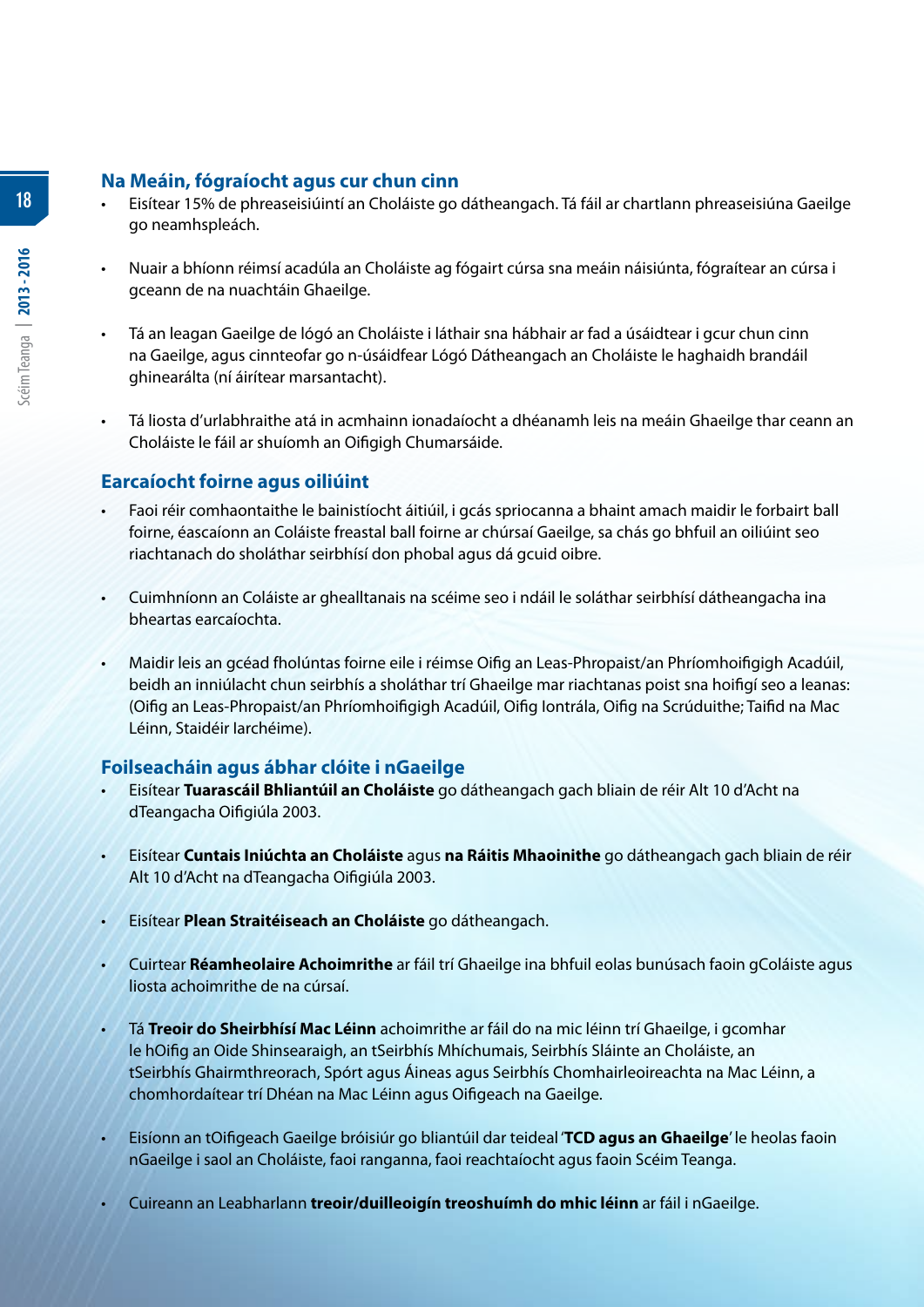**19**

- Coimeádann nuachtlitir foirne an Choláiste teideal dátheangach '**Scéala an Choláiste/Listings**', agus bíonn ábhar Gaeilge ann go seachtainiúil.
- Tá leathanach Gaeilge, 'An Ghaeilge', ar fáil i bhFéilire an Choláiste, le gnátheolas ar an nGaeilge i saol an Choláiste agus eolas teagmhála gutháin/suíomh gréasáin.
- Tá lógó/teideal an Choláiste, teideal an leabhráin agus an réamhrá dátheangach in **Leabhrán na gCúrsaí Seachtracha**.
- An litir le Réamheolaire Fochéime an Choláiste a sheoltar chuig comhairleoirí gairmthreorach agus múinteoirí i ngach meánscoil ar oileán na hÉireann, eisítear go dátheangach í.
- Agus mic leinn ag clárú, eisítear Téarmaí agus Coinníollacha Clárúcháin dóibh i mBéarla agus i nGaeilge. Cuirtear cártaí aitheantais na mac léinn ar fad ar fáil go dátheangach.
- Cuirtear cártaí gnó an Choláiste ar fad ar fáil go dátheangach.

#### **Seirbhísí Custaiméara Díreacha**

- Tá beirt bhall foirne in Oifig an Rúnaí a bhfuil ar a gcumas déileáil le ceisteanna a chuirtear go pearsanta nó ar an nguthán trí Ghaeilge, agus tacaíocht a thabhairt don Oifig Fiosrúchán leis an nGaeilge.
- Ta beirt bhall foirne in Oifig an Phropaist a bhfuil ar a gcumas déileáil le ceisteanna a chuirtear go pearsanta nó ar an nguthán trí Ghaeilge.
- Tá painéal i bhfeidhm chun seirbhísí trí Ghaeilge a sholáthar i Leabharlanna Berkeley agus Hamilton, ag na Príomhdheasca Iasachta idir 9 r.n. agus 3:30 i.n. agus chun déileáil le fiosrúcháin trí Ghaeilge ag Príomhdheasc Eolais/Fháiltithe na Leabharlainne.
- Is cainteoir líofa Gaeilge í Preasoifigeach an Choláiste.
- Cuirtear turais treoshuímh trí Ghaeilge ar fáil trí shocrúchán le linn seachtain mhic léinn na chéad bhliana.
- Cuireann an tSeirbhís Ghairmthreorach deiseanna gairme i nGaeilge chun cinn i measc na mac léinn trína comhcheangal le 'Gairmeacha le Gaeilge' agus go hinmheánach i gcomhoibriú le hOifig na Gaeilge agus le Roinn na Gaeilge.
- Tugann na baill foirne Fáiltithe/Iasc-chláir ainm na hOllscoile i nGaeilge agus i mBéarla agus tá siad eolach ar na gnáthbheannachtaí i nGaeilge. Tá socruithe cuí i bhfeidhm ionas gur féidir an pobal a chur i dteagmháil gan mhoill leis an oifig nó leis an oifigeach atá freagrach as an tseirbhís a éilítear a sholáthar trí Ghaeilge, nuair is féidir.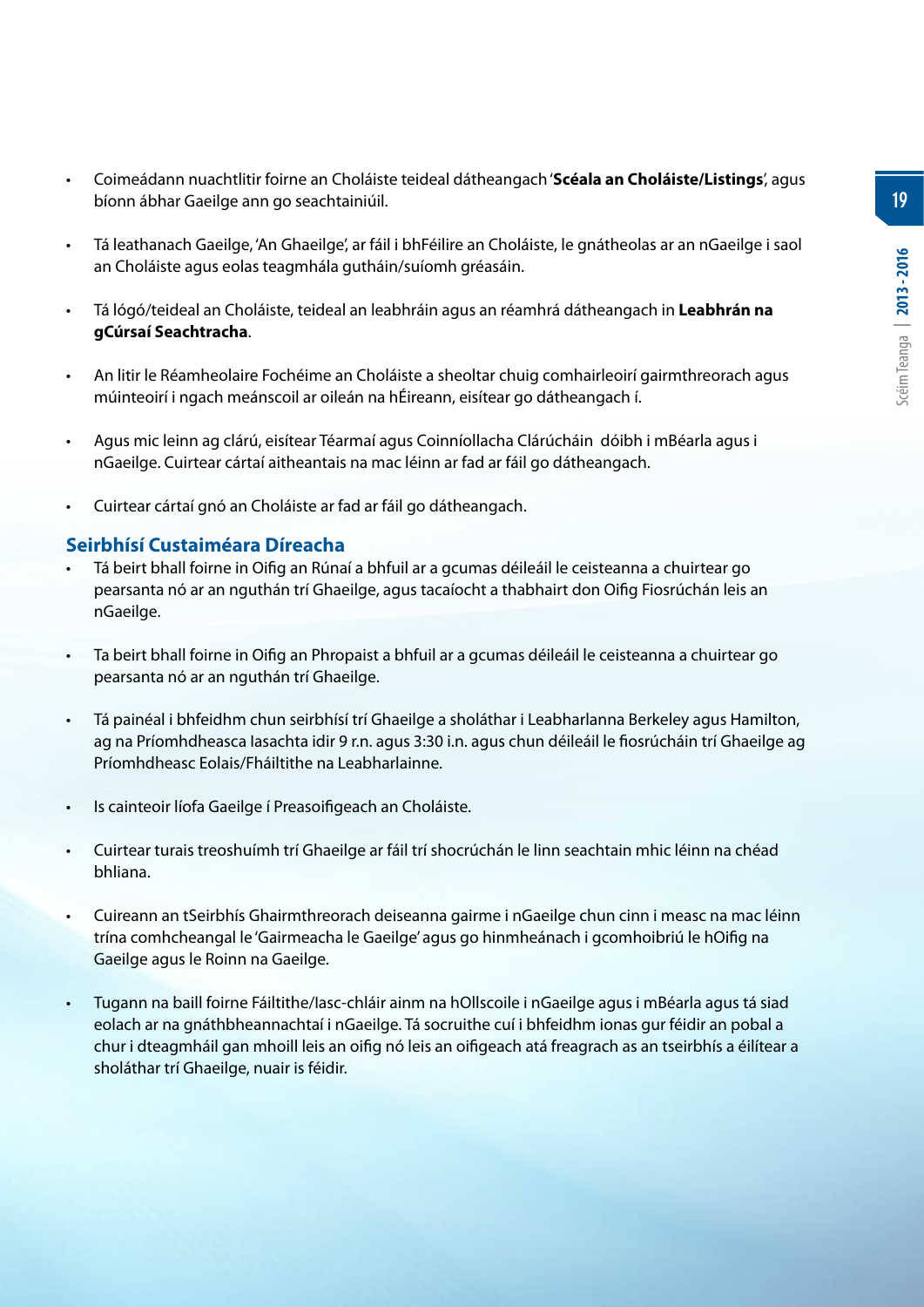- Tá ar chumas fhoireann na hOifige Fiosrúchán fáilte a chur roimh an bpobal tri Ghaeilge agus ceisteanna nach bhfuil ar a gcumas a fhreagairt a chur ar aghaidh, sonraí teagmhála a thógáil agus gealladh go mbeidh cainteoir Gaeilge i dteagmháil leo taobh istigh d'am réasúnach chun a gceisteanna a fhreagairt. Soláthraíonn an oifig bróisiúr Gaeilge, le gnátheolas Gaeilge an Choláiste agus sonraí teagmhála, agus déanann sí éascú ar bhailiú na rollaí le haghaidh ranganna Gaeilge a reáchtáiltear ar champas.
	- Éascaítear turais trí Ghaeilge ar thaispeántas Leabhar Cheanannais trí shocrú.

#### **Suíomhanna Gréasáin**

- Tá Coláiste na Tríonóide tiomnaithe do leathanach gréasáin d'ardchaighdeán ar shuíomhanna gréasáin Dámh, Scoileanna, Ranna agus Oifigí Riaracháin ina gcuirfear ar fáil gnátheolas ar ról, feidhmeanna agus seirbhísí na réimsí i gceist, agus i gcásanna faoi leith, eolas breise.
- Tá sé seo i bhfeidhm i ndáil le: Oifig an Phropaist, An Seansailéir, Oifig an Rúnaí, Halla na Tríonóide, Oifig an Leas-Phropaist/an Phríomhoifigigh Acadúil, An Oifig Comhionannais, An Oifig Iontrála, An Léann Iarchéime, Oifig an Chisteora, An Oifig Cumarsáide, An Oifig Comhlíonta Faisnéise, leathanaigh 'About Trinity', agus suíomhanna gréasáin na dtrí dhámh (Dámh na nEalaíon na nDaonnachtaí agus na nEolaíochtaí Sóisialta, Dámh na hInnealtóireachta, na Matamaitice agus na hEolaíochta agus Dámh na nEolaíochtaí Leighis), Oifig an Déin Shóisearaigh/Chláraitheoir na Seomraí agus An Oifig Iostais, Oifig Stiúrthóir na bhFoirgneamh, Déan na Mac Léinn, Oifig an Oide Shinsearaigh, An tSeirbhís Mhíchumais, Seirbhís Sláinte an Choláiste, Seirbhís Chomhairleoireachta na Mac Léinn, An tSeirbhís Ghairmthreorach, An tSeirbhís Spóirt agus Áineasa, Scoil an Bhéarla, Bailiúcháin Ealaíne an Choláiste, An Roinn Innealtóireachta Meicniúla agus Déantúsaíochta, An Roinn Zó-Eolaíochta, Scoil na Síceolaíochta, Scoil an Ghnó, Scoil na Ceimice, Scoil na Fisice, Scoil na Luibheolaíochta, An Roinn Sláinte Domhanda, An Roinn Fiseolaíochta, Disciplín na Péidiatraice, Scoil an Oideachais, An Roinn Geolaíochta, Scoil na nEolaíochtaí Nádúrtha agus Roinn an Léinn Ghearmánaigh. Tá ábhar Gaeilge fós á chur le roinnt suíomhanna gréasáin ar fud an Choláiste.
- Tá suíomh gréasáin achoimrithe faoi leith ag suíomh na Leabharlainne atá ar fáil ó phríomhleathanach baile na Leabharlainne, a thugann eolas ar ról agus seirbhísí príomhréimsí na Leabharlainne, lena n-áirítear Leabharlanna agus Bailiúcháin, Seirbhísí agus Áiseanna, Cabhair agus Oiliúint, an tSean-Leabharlann agus Leabhar Cheanannais. Tá painéil i bhfeidhm i Leabharlanna Hamilton agus Berkeley chun seirbhísí a sholáthar i nGaeilge, ag na Priomhdheasca Iasachta, ó 9 r.n. go 3:30 i.n., agus chun ceisteanna a fhreagairt trí Ghaeilge ag Príomhdheasc Fháiltithe/Eolais na Leabharlainne. Féach www.tcd.ie./library/index.ga.php
- Tá leagan Gaeilge den Fhoirm Iarratais Saorála Faisnéise ar fáil go díreach ar shuíomh na hOifige Comhlíonta Faisnéise.
- Tá an fhoirm iarratais le haghaidh an Chiste Amharcealaíon agus Taibhealaíon ar fáil go dátheangach ar shuíomh gréasáin Oifig an Phropaist.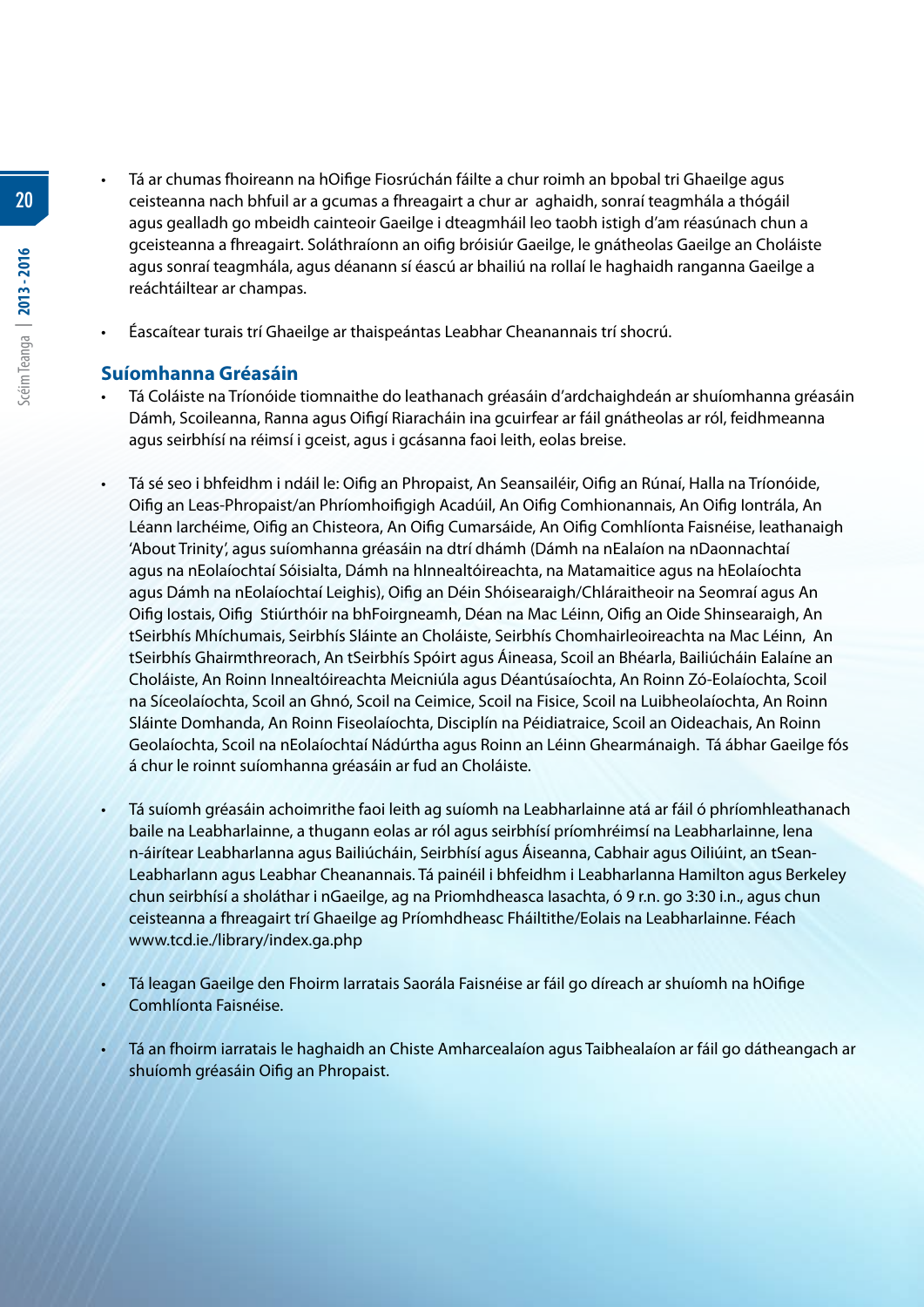# **2.9 An Ghaeilge i saol Choláiste na Tríonóide**

**Seomra na Gaeilge:** Is áis é Seomra na Gaeilge a chuireann ionad sóisialta comhrá ar fail do chainteoirí Gaeilge phobal an Choláiste. Tugadh os cionn 1,300 cuairt ar an ionad idir 2 Deireadh Fómhair 2012 agus lár Mhárta 2013.

**Cumann Gaelach:** Tá láithreacht ag an nGaeilge i gcroílár shaol cultúrtha agus sóisialta an champais. Bíonn ballraiocht mhór ag an gCumann Gaelach gach bliain, agus suas le 1,000 ball ann. Eagraíonn an Cumann ócáidí díospóireachta, imeachtaí cultúrtha agus sóisialta agus féile Ghaeilge i gcomhar le hOifig na Gaeilge gach bliain, Éigse na Tríonóide, a mhaireann ar feadh seachtaine. Bíonn na himeachtaí ag freastal ar mhic léinn agus ar bhaill foirne araon. Féach www.cumann.ie

**Scéimeanna cónaithe na Gaeilge:** Tá scéimeanna cónaithe Gaeilge do mhic atá lonnaithe ar champas lár na cathrach agus ag Halla na Tríonóide i nDartraí, Baile Átha Cliath 6, ina gcónaíonn 34 mac léinn i ngrúpaí árasán atá cóngarach dá chéile, agus ina labhraítear an Ghaeilge mar ghnáth-theanga laethúil. Comhlánaíonn mic léinn na scéime cónaithe tionscadail i réimsí ar nós feasachta teanga agus infheictheachta, imeachtaí sóisialta agus ambasadóireacht chultúrtha le mic léinn idirnáisiúnta. Tá páirt glactha ag os cionn 200 mac léinn sna scéimeanna cónaithe ó bunaíodh iad.

**Cúrsaí Gaeilge:** Tairgtear ranganna deonacha Gaeilge, atá saor ó tháille, do mhic léinn agus baill foirne ar bhonn seachtainiúil. Chláraigh líon mór mac léinn agus foirne le haghaidh na gcúrsaí seo gach bliain ó 2009. In Eanáir na bliana 2013, chláraigh os cionn 240 de bhaill phobal an Choláiste le haghaidh na gcúrsaí seo. Ba chóir cuimhneamh air go bhfuair líon réasúnta de mhic léinn agus de bhaill foirne Choláiste na Tríonóide a n-oideachas i dTuaisceart Éireann nó i dtíortha thar lear, agus dá bhrí sin, nach bhfuair siad aon oideachas Gaeilge ar scoil. Tá obair thábhachtach déanta ag na cúrsaí Gaeilge deonacha maidir le feasacht agus inniúlacht teanga ina measc siúd.

**Imeachtaí:** Eagraíonn Oifigeach na Gaeilge sraitheanna léachtaí, seimineáir agus ócáidí sóisialta le haghaidh na mac léinn agus ball foirne ó am go chéile. Reáchtáiltear ócáid shóisialta trí Ghaeilge le haghaidh na foirne go bliantúil. Bíonn seirbhísí Eaglaise trí Ghaeilge ar bun le linn Éigse na Tríonóide gach bliain. Bíonn cruinniú de chainteoirí Gaeilge ar siúl i mbialann an Choláiste 'An Bhutrach', atá dírithe go príomha ar an bhfoireann agus ar phobal na Gaeilge i gcoitinne.

**Na Meáin Shóisialta:** Bhí os cionn 800 leantóir ag cuntas Facebook Oifig na Gaeilge i Márta 2013, agus os cionn 600 leantóir ag an gcuntas Twitter.

**Aontas na Mac Léinn:** Tá Oifigeach Gaeilge ar Choiste Feidhmiúcháin Aontas na Mac Léinn, chun an Ghaeilge a chur chun cinn i ngníomhaíochtaí an Aontais.

**Naisc Sheachtracha agus Alumni:** Cothaíonn Oifigeach na Gaeilge muintearas le pobal na Gaeilge taobh amuigh den Choláiste agus le heagraíochtaí Gaeilge chun cur le tiomantas Choláiste na Tríonóide d'idirghníomhú leis an tsochaí ar bhonn níos leithne. Comhoibríonn an tOifigeach le Fondúireacht na Tríonóide freisin chun na spriocanna seo a thabhairt chun críche.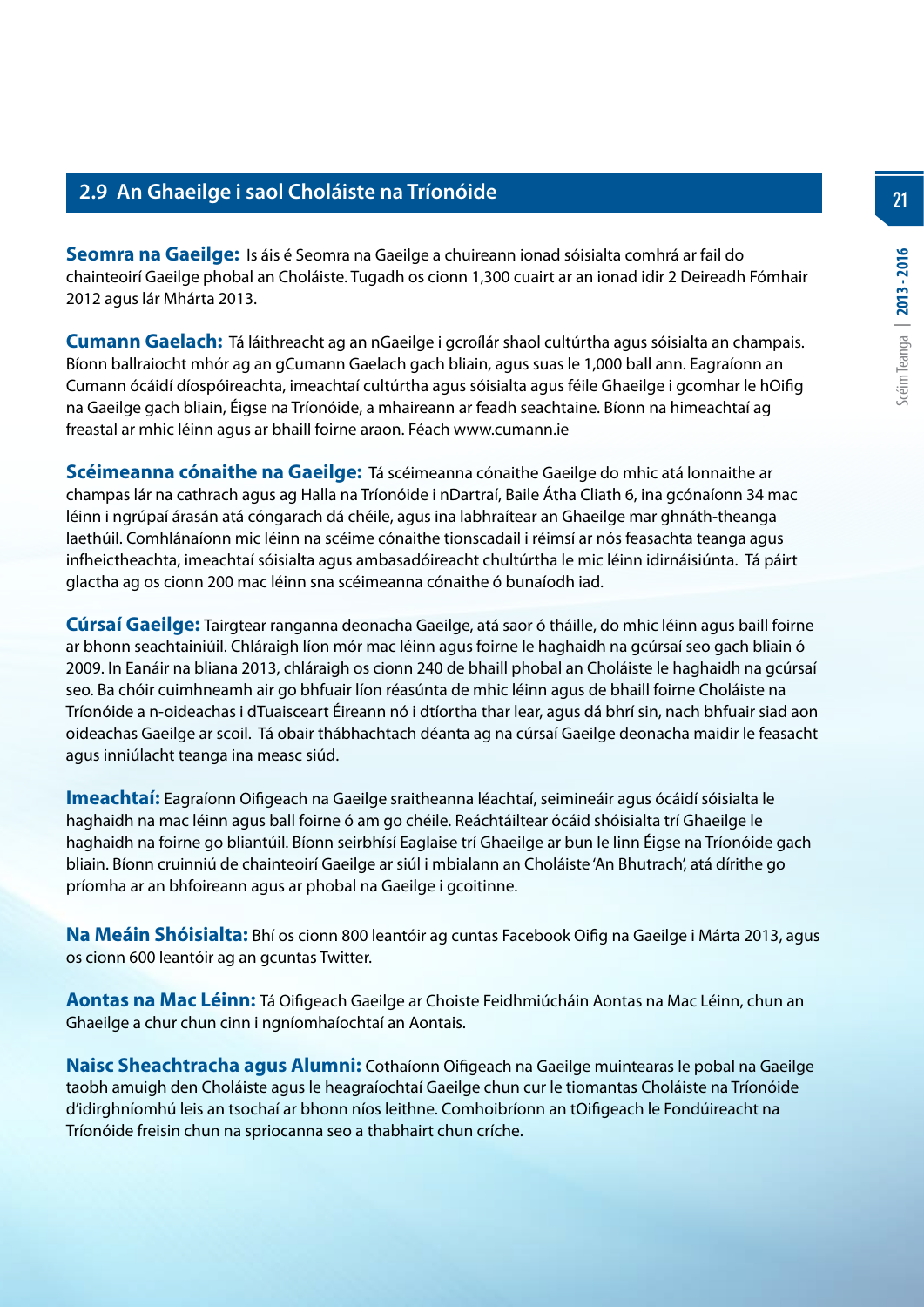# **3. Gealltanais faoi Scéim Teanga 2013-2016**

#### **3.1 Achoimre ar chuspóirí na Scéime**

Is é aidhm na ngealltanas atá leagtha síos agus le cur i ngníomh le linn na tréimhse trí bliana go 31 Deireadh Fómhair 2016 cur leis an bhforáil a bunaíodh sa Chéad Scéim Teanga (2010-2012) trí sheirbhísí sonraithe a thairiscint do bhaill phobal an Choláiste agus don phobal i gcoitinne. Leagtar béim ar na céimeanna praiticiúla a fhéadfar a thógáil faoi shriantacht na n-acmhainní atá ar fáil chun feasacht agus infheictheacht na Gaeilge a chur chun cinn agus chun cur le deiseanna í a úsáid.

#### **3.2 Seirbhísí Custaiméirí Díreacha**

- Beidh an inniúlacht chun seirbhís a sholáthar trí Ghaeilge mar riachtanas poist chun an chéad fholúntas foirne eile a líonadh san Oifig Fiosrúchán.
- Tacóidh an bhainistíocht áitiúil sa Chlárlann Acadúil le hoiliúint agus le scileanna na foirne leis an aidhm go mbeidh aon bhall foirne amháin in acmhainn a gnó/ghnó a dhéanamh go héifeachtach i nGaeilge agus i mBéarla araon faoin 31 Bealtaine 2016.
- Beidh an inniúlacht chun seirbhís a sholáthar trí Ghaeilge mar shaintréith inmhianaithe sa chritéar scórála earcaíochta ag an gcéad fholúntas foirne eile san Oifig Iostais.
- Cinnteoidh Seirbhís Oidí an Choláiste go ndéanfar iarracht oide le Gaeilge a chur ar fáil do mhic léinn a iarrann a leithéid go sonrach, ach dóthain oidí le go leor Gaeilge a bheith ar fáil agus toilteanach sa chuid chuí den Choláiste. An sprioc: deireadh bhliain a dó (17 Samhain 2015).
- Eiseofar cártaí aitheantais foirne Choláiste na Tríonóide (nua agus athsholáthair) go dátheangach ó dheireadh bhliain a dó (17 Samhain 2015).
- Osclófar Searmanais Chéimithe le beannú as Gaeilge. An sprioc: deireadh bhliain a haon (17 Samhain 2014).
- Déanfaidh Oifig na Gaeilge agus Oifig an Leas-Uachtaráin le haghaidh Caidreamh Domhanda féidearthachtaí a fhiosrú le haghaidh comhoibriú torthúil atá dírithe ar thréimhse seisiún tionscnaimh na mac léinn idirnáisiúnta a thagann go hÉirinn chun staidéar a dhéanamh i gColáiste na Tríonóide a fheabhsú ar feadh achar na Scéime (2013-2016).
- Forbróidh Bailiúcháin Ealaíne Choláiste na Tríonóide, i bpáirt le hOifig na Gaeilge, Turas Ealaíne Campais le rannpháirtíocht na mac léinn atá páirteach i Scéim Chónaithe Gaeilge an Choláiste ó Dheireadh Fómhair 2015 amach. Soláthrófar dhá thuras le linn na bliana acadúla, ceann le linn sheachtain Scéime Fruilithe Ealaíne Dhánlann an Choláiste (Téarma na Féile Michíl) agus an dara turas le linn sheachtain Éigse na Tríonóide (Téarma na Féile Bríde).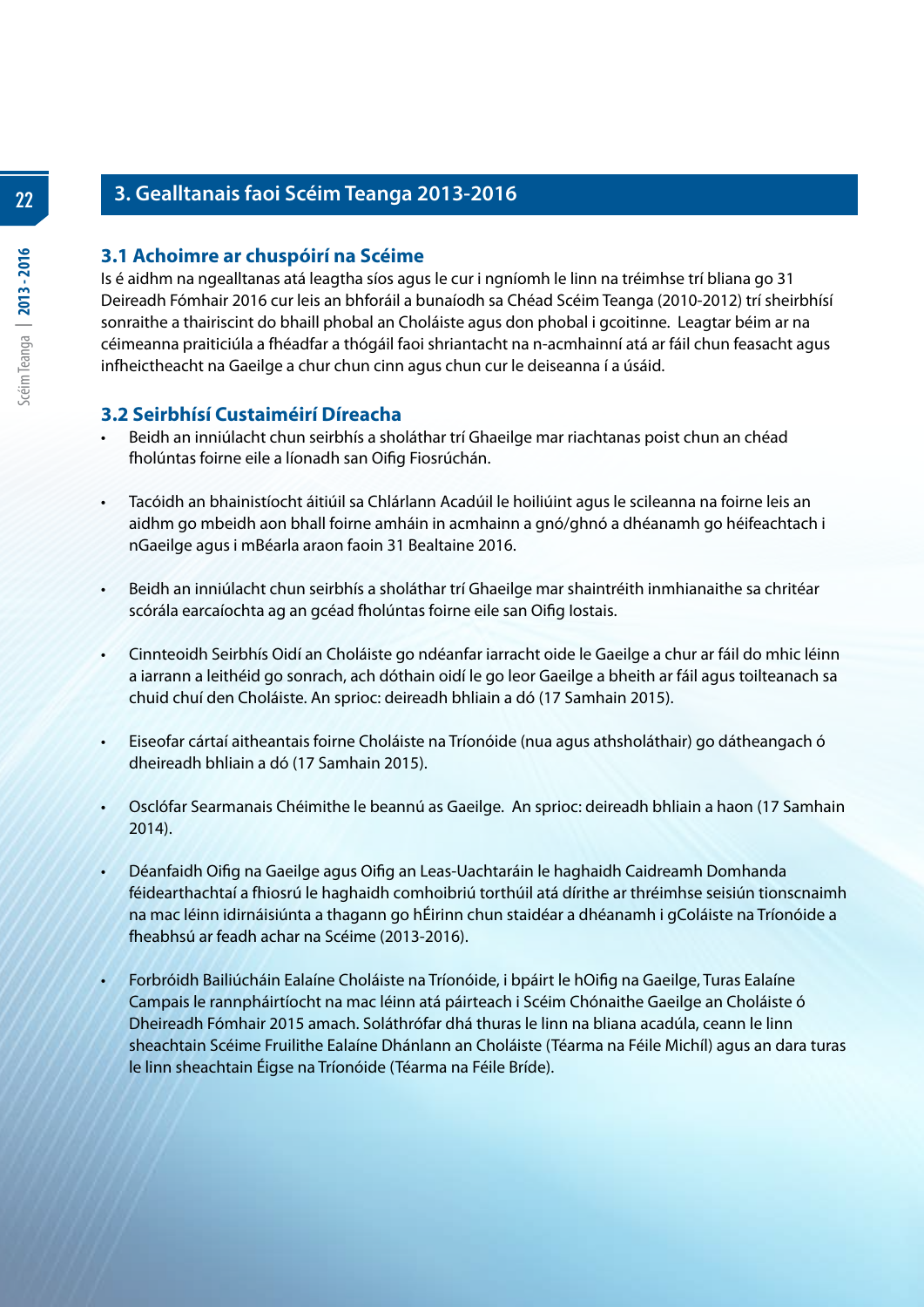**23**

# **3.3 Seirbhísí Idirghníomhacha**

- Faoi réir ag dul chun cinn sásúil a bheith déanta ar sheachadadh príomhfheidhmiúlachta chun tacú le gnéithe criticiúla maidir le saolré an mhic léinn sa tionscadal GeneSIS i ndáil leis an gCóras Faisnéise Mac Léinn agus bunachar sonraí, beidh an rogha ar fáil do na mic léinn ar fad rollú agus clárú trí Ghaeilge faoin 31 Bealtaine 2016.
- Faoi réir ag infhaighteacht shásúil ar acmhainní le haghaidh forbairt gréasáin, beidh suíomh gréasáin na Clárlainne Acadúla dátheangach faoin 31 Bealtaine 2015.
- Beidh an rogha ag léitheoirí ar cuairt iarratas ar Thicéad Léitheora le haghaidh Leabharlann Choláiste na Tríonóide a dhéanamh i nGaeilge nó i mBéarla ó shuíomh gréasáin na Leabharlainne, faoi dheireadh bhliain a haon (17 Samhain 2014).
- Beidh téacs caighdeánach i nGaeilge agus i mBéarla araon ar thicéid Fhadtéarmacha Léitheora Cuairte faoi lár bhliain a haon (Bealtaine 2014).
- Cuirfidh Bailiúchán Ealaíne Choláiste na Tríonóide a fhoras Ealaíne Campais Fón Cliste ar fáil i nGaeilge faoin 17 Samhain 2014.

# **3.4 Suíomhanna gréasáin, Cumarsáid agus na Meáin**

- Geallann Coláiste na Tríonóide leathanach amháin ar a laghad a chur leis na suíomhanna gréasáin Gaeilge atá ar fáil faoi láthair ar fud an Choláiste (faoin 17 Samhain 2016).
- Cinnteoidh Coláiste na Tríonóide go mbeidh fógraí cainéil meáin shóisialta i nGaeilge i ndáil le príomhnuacht Gaeilge agus príomhimeachtaí Gaeilge sa Choláiste, agus naisc iontu le preaseisiúintí eisithe i nGaeilge. An sprioc: deireadh bhliain a haon (17 Samhain 2014).
- Cinnteoidh Coláiste na Tríonóide go mbeidh 5% den aschur ar chláir fógraí leictreonacha an Choláiste dátheangach. An sprioc: deireadh bhliain a haon (17 Samhain 2014).
- Beidh liosta de na baill foirne a bheidh sásta a ngnó a dhéanamh trí Ghaeilge ar fáil ar shuíomh Oifig na Gaeilge.
- Ainmneofar urlabhraí le haghaidh na Meán Gaeilge sna preaseisiúintí Gaeilge, má bhíonn a leithéid ar fáil. An sprioc: deireadh bhliain a haon (17 Samhain 2014).

#### **3.5 Foirmeacha, foilseacháin agus ábhar clóite**

- Beidh cóip den leabhrán a dháiltear ag searmanais chéimithe (a reáchtáiltear trí Laidin go hiondúil) ar fáil i nGaeilge ach iad a iarraidh ar bhaill foirne an Choláiste ar dualgas ag an searmanas. An sprioc: deireadh bhliain a haon (17 Samhain 2014).
- Beidh aistriúchán Gaeilge d'óráid an Chláraitheora ag na searmanais chéimithe ar fáil i gcló ach iad a iarraidh ar bhaill foirne an Choláiste ar dualgas ag an searmanas. An sprioc: deireadh bhliain a haon (17 Samhain 2014).
- Tá Coláiste na Tríonóide tiomnaithe d'eisiúint cuirí clóite an Choláiste i nGaeilge agus i mBéarla. An sprioc: deireadh bhliain a haon (17 Samhain 2014).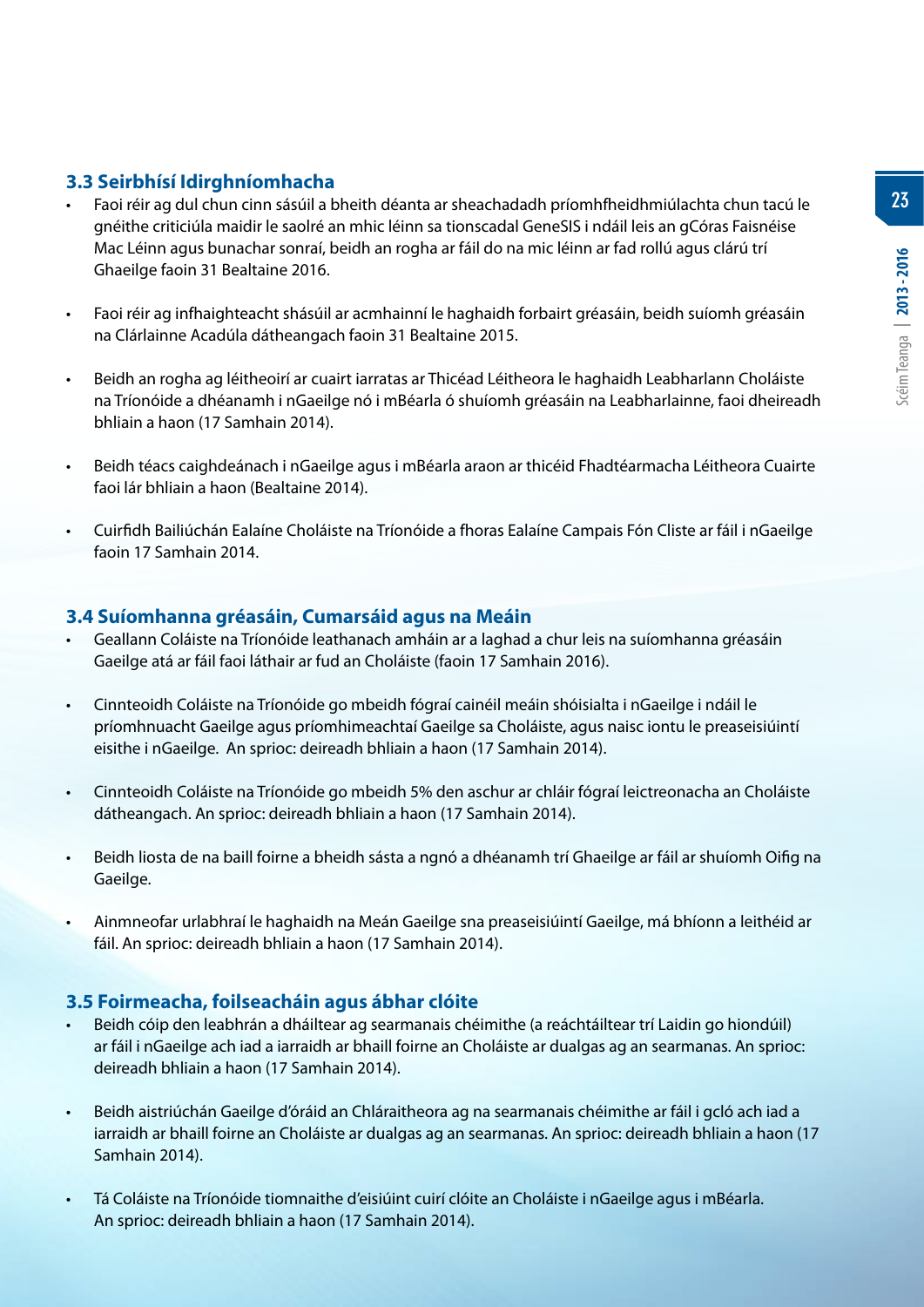# **3.6 Teicneolaíocht Faisnéise**

• Tá Coláiste na Tríonóide tiomnaithe do pholasaí go mbeidh sínithe ríomhphoist caighdeánacha an Choláiste ar fad dátheangach agus, sa chás go bhfuil ball foirne sásta déileáil le ceisteanna i nGaeilge, go léireofar sin tríd an líne 'Fáilte romhat do ghnó a dhéanamh trí Ghaeilge liom'. An sprioc: deireadh bhliain a haon (17 Samhain 2014).

# **3.7 Earcaíocht foirne, Ionduchtú agus Oiliúint i nGaeilge**

- Áireofar eolas i ndáil leis an nGaeilge maidir le comhlíonadh dlíthiúil, lena háit i saol an Choláiste (de réir ráitis i Reachtanna na hOllscoile agus sa Phlean Straitéiseach) agus le seirbhísí atá ar fáil do phobal an Choláiste san fhaisnéis Earcaíochta Foirne le haghaidh foirne nua ó dheireadh bhliain a haon (17 Samhain 2014).
- Áireofar eolas comhchosúil ar shuíomh gréasáin na nAcmhainní Daonna faoin mír 'Ag tosú sa Choláiste/Eolas Ginearálta' le haghaidh foirne nua ó dheireadh bhliain a haon (17 Samhain 2014).
- Cuirfear baill foirne ar an eolas faoi na hacmhainní seo ag Seisiúin Ionduchtú Foirne an Choláiste ó dheireadh bhliain a haon (17 Samhain 2014).
- Faoi réir ag acmhainní atá ar fáil, tá Coláiste na Tríonóide tiomnaithe do leagan Gaeilge den Fhoirm Monatóireachta Comhionannais Earcaíochta a chur ar fáil faoin 17 Samhain 2014.
- Leanfar le soláthar na ranganna Gaeilge ag réimse leibhéal, saor ó tháille, do mhic léinn agus do bhaill foirne, lena n-áirítear baill foirne ar scor.

# **3.8 Scéimeanna Cónaitheacha Gaeilge**

- Tá Scéim Chónaithe Gaeilge i bhfeidhm ar an gcampas le haghaidh mic léinn atá ag leanúint sa Choláiste, i bpáirt le Coiste na Gaeilge agus le hOifigeach na Gaeilge. Is féidir bheith ag súil leis go leanfar leis an Scéim Chónaithe seo ar feadh tréimhse na Scéime Teanga, faoi réir ag comhaontú idir Cláraitheoir na Seomraí, An Oifig Iostais agus Oifigeach na Gaeilge agus faoi réir ag na socruithe riartha a chomhaontaítear go bliantúil. Roghnófar na mic léinn a ghlacann páirt sa Scéim trí phróiseas iomaíoch, agus gheobhaidh siad deontas ó Choiste na Gaeilge, ach coinníollacha faoi leith a chomhlíonadh (a leanann ar aghaidh).
- A dhála sin, tá Scéim Chónaithe Gaeilge i bhfeidhm ag Halla na Tríonóide le haghaidh mic léinn sa Choláiste i bpáirt le Coiste na Gaeilge agus le hOifigeach na Gaeilge. D'fhéadfaí go leanfar ar aghaidh leis ar feadh tréimhse na Scéime Teanga atá faoi réir ag comhaontú idir Mhaor Halla na Tríonóide, An Oifig Iostais agus Oifigeach na Gaeilge. D'fhéadfaí go mbeadh 12 áit ar fáil do mhic léinn na chéad bhliana agus 6 háit ar fail do mhic léinn an dara bliain. Roghnófar 18 mhac léinn trí phróiseas iomaíoch, agus i bhfáil deontais ó Choiste na Gaeilge, faoi réir ag comhlíonadh coinníollacha faoi leith (a leanann ar aghaidh).
- Cuirfear tithíocht ar fáil i mbloc ar leith do mhic léinn eile ag Halla na Tríonóide a léiríonn suim sa Ghaeilge nuair is indéanta.
- As an líon iomlán mac léinn atá rannpháirteach i scéimeanna cónaitheacha Gaeilge Choláiste na Tríonóide in aon bhliain faoi leith, féadfar 5 áit a leithdháileadh ar mhic léinn a bhí páirteach sna scéimeanna cheana.

**24**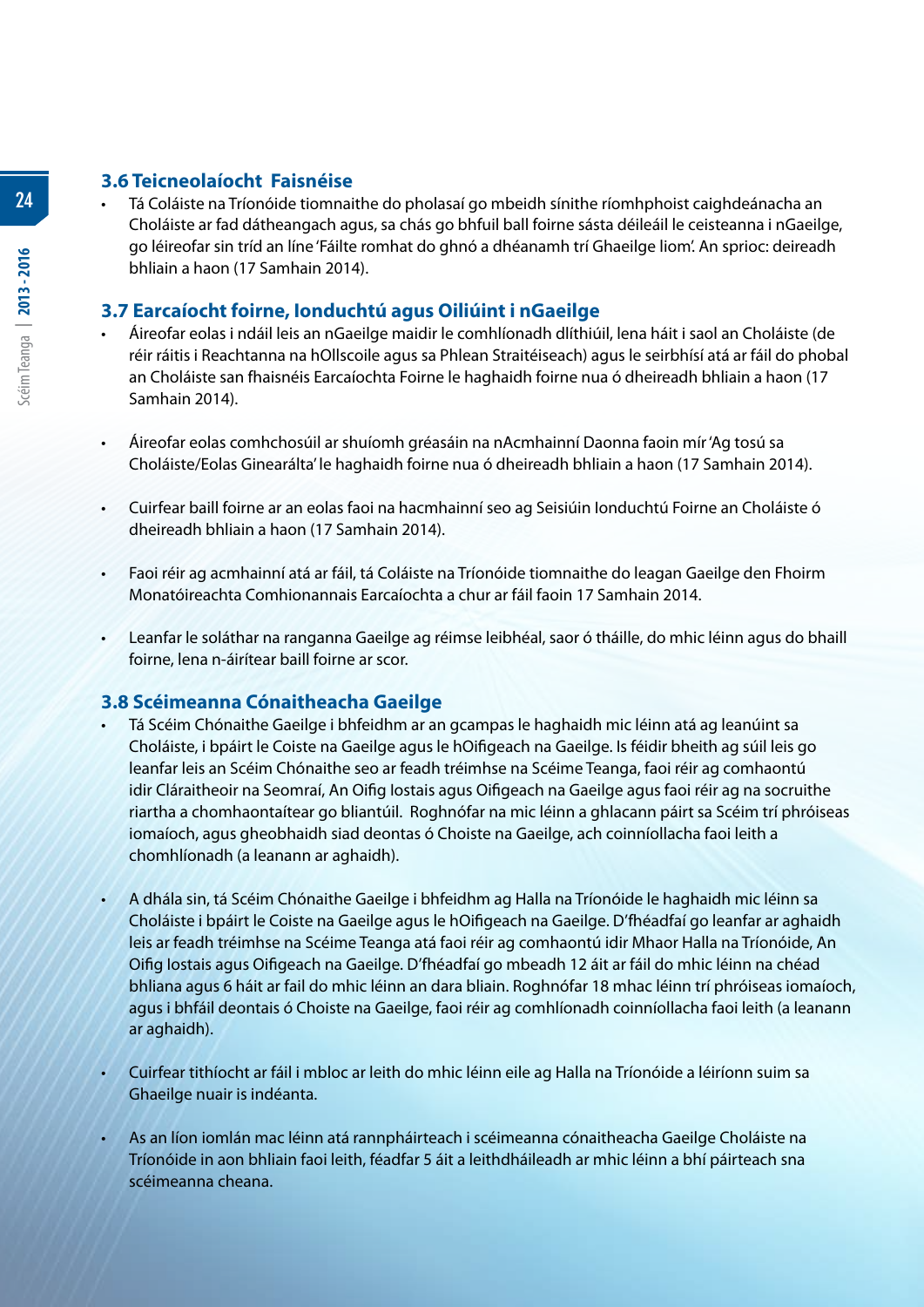**25**

# **3.9 Polasaí na Gaeilge**

• Cuirfear Ráiteas Foirmiúil ar Pholasaí Gaeilge Choláiste na Tríonóide faoi bhráid an Bhoird le faomhadh. An sprioc: deireadh bhliain a haon (17 Samhain 2014).

#### **3.10 Gradaim na Gaeilge**

• Cuirfear i bhfeidhm clár ina mbronnfar duaiseanna chun aitheantas a thabhairt do ghnóthachtáil an mhic léinn agus baill foirne i réimse na Gaeilge, lena n-áirítear soláthar seirbhísí. An sprioc: deireadh bhliain a haon (17 Samhain 2014).

#### **3.11 Seomra na Gaeilge**

• Geallann Coláiste na Tríonóide, faoi réir ag fianaise shásúil leanúnach go bhfuil an seomra á úsáid, go mbeidh Seomra na Gaeilge ar fáil mar ionad sóisialta agus comhrá trí Ghaeilge do phobal an Choláiste.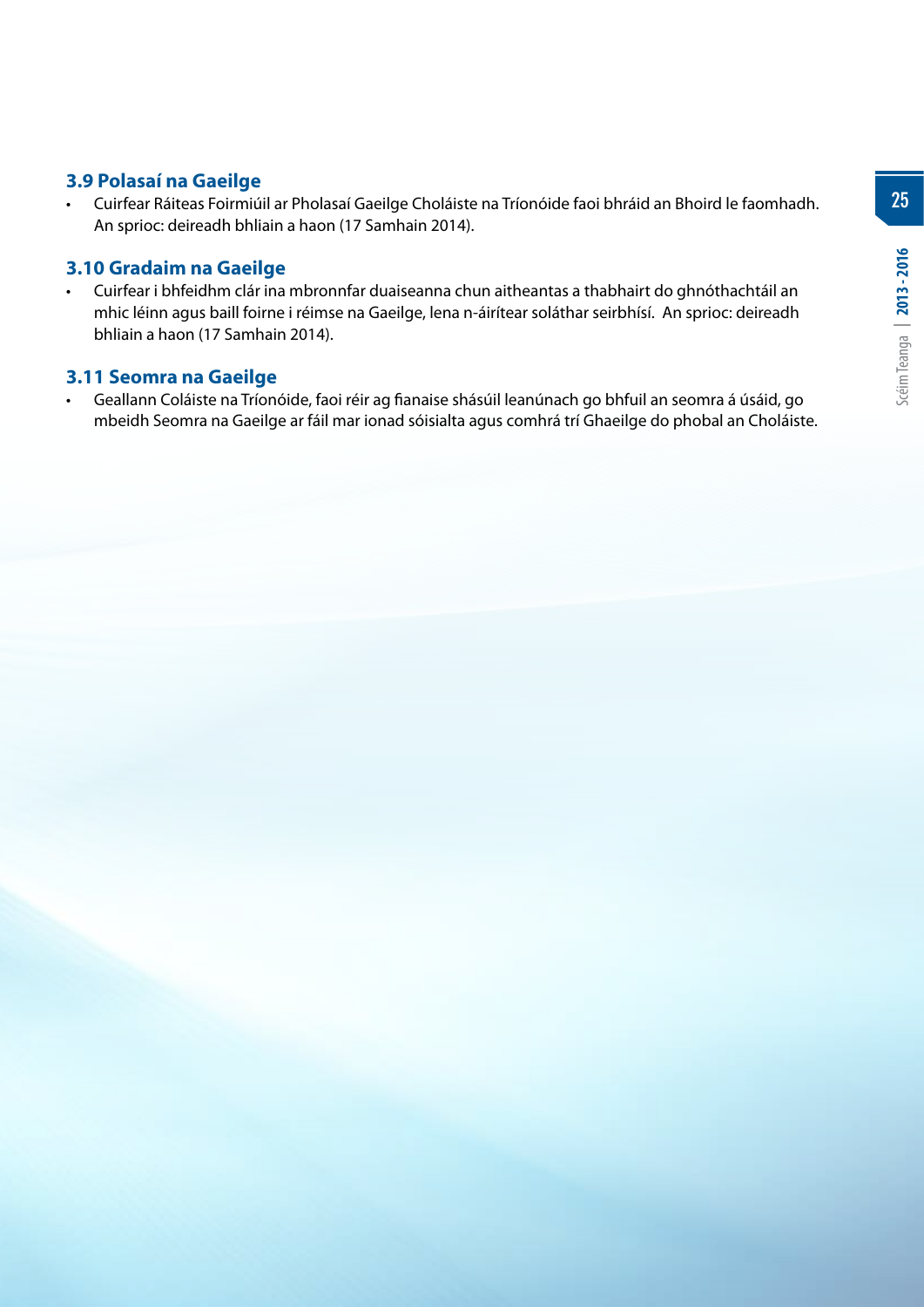# **4. Cur i ngníomh agus Monatóireacht na Scéime**

Idirbheartóidh Oifigeach na Gaeilge na pleananna feidhmithe ar bhonn bliantúil le gach réimse nó roinn a thugann gealltanais faoin scéim seo. Beidh cruinnithe ag Grúpa Forfheidhmithe Acht na dTeangacha Oifigiúla, ag feidhmiú faoi choimirce Choiste na Gaeilge, faoi dhó sa bhliain le hathbhreithniú a dhéanamh maidir le feidhmiú na gcuspóirí foriomlána a comhaontaíodh. Tabharfaidh an Grúpa Forfheidhmithe tuairisc do Choiste na Gaeilge ag deireadh gach bliana le linn tréimhse oibriúcháin na scéime seo, agus tabharfaidh Coiste na Gaeilge tuairisc don Bhord maidir le cloí leis an scéim. Comhoibreoidh an Grúpa Forfheidhmithe le hOifig an Choimisinéara Teanga chomh maith.

**26**